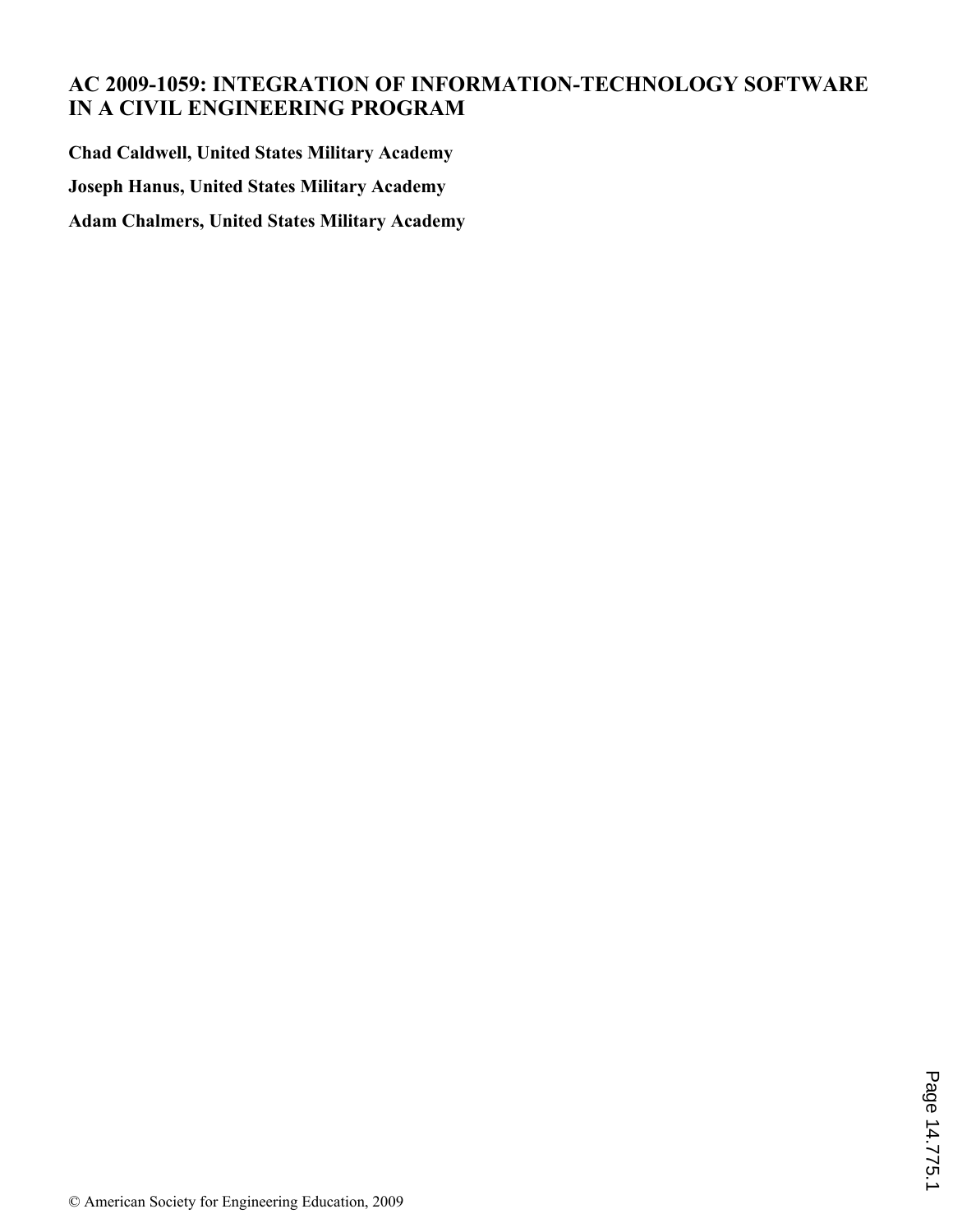# **Integration of Information Technology Software in a Civil Engineering Program**

### **Abstract**

The Civil Engineering profession demands rapidly advancing skills in information technology. As a result, many universities include the development of information technology knowledge in their vision and goals, and ABET outcomes and objectives. There are many challenges associated with integrating such technologies in courses and programs. Underlying these challenges is the realization that student development in these areas is likely to encompass all three commonly accepted domains of development; the cognitive, affective, and psychomotor domains. Furthermore, such technologies are advancing at a rate faster than the faculty can develop the skills required to teach to the students. As such, by the time faculty develop sufficient knowledge, appreciation and physical skills to use the technologies, the technologies have advanced to the next level. This paper will discuss how the Civil Engineering program at the United States Military Academy has met these challenges, assessed them, and applied solutions.

### **Introduction**

The purpose of this paper is to discuss the challenges, assessments, and applied solutions associated with teaching a specific Civil Engineering software package at the United States Military Academy. The software is a state-of-the-art information technology platform. The Civil Engineering profession demands rapidly advancing skills in information technology. Such expectations are embedded in Outcome 10 of the American Society of Civil Engineers (ASCE) *Civil Engineering Body of Knowledge for the 21st Century: Preparing the Civil Engineer for the Future (BOK2)*<sup>1</sup> , which references Outcome 3k of ABET Inc. *Proposed Criteria for Accrediting Engineering Program* <sup>2</sup> . The *BOK2 Levels of Achievement Subcommittee* recommends that civil engineers who have earned a bachelorette degree should be able to achieve the third level (application) of the six-level cognitive domain in this outcome. At that level, graduates should be able to<sup>2</sup>:

- *List* the techniques, skills, and modern engineering tools that are necessary for engineering practice.
- *Explain* how these techniques, skills, and modern engineering tools are used in engineering practice.
- *Apply* relevant techniques, skills, and modern engineering tools to solve problems.

Others that have recognized these needs with respect to the Civil Engineering profession include Grigg et. al.  $(2005)^3$ , Clough  $(2000)^4$ , and Bordogna  $(1998)^5$ . Furthermore, Grigg et. al.  $(2005)^3$ reported on the obstacles to educators in trying to meet these needs that evolved from research at Colorado State University sponsored by the National Science Foundation. The obstacles included limited faculty capacity to maintain pace with the technologies, complexities and cost of the technologies, and the difficulty of integrating the technologies across a program rather than a one-class exposure. These obstacles were also observed at the United States Military Academy, and are addressed in this paper.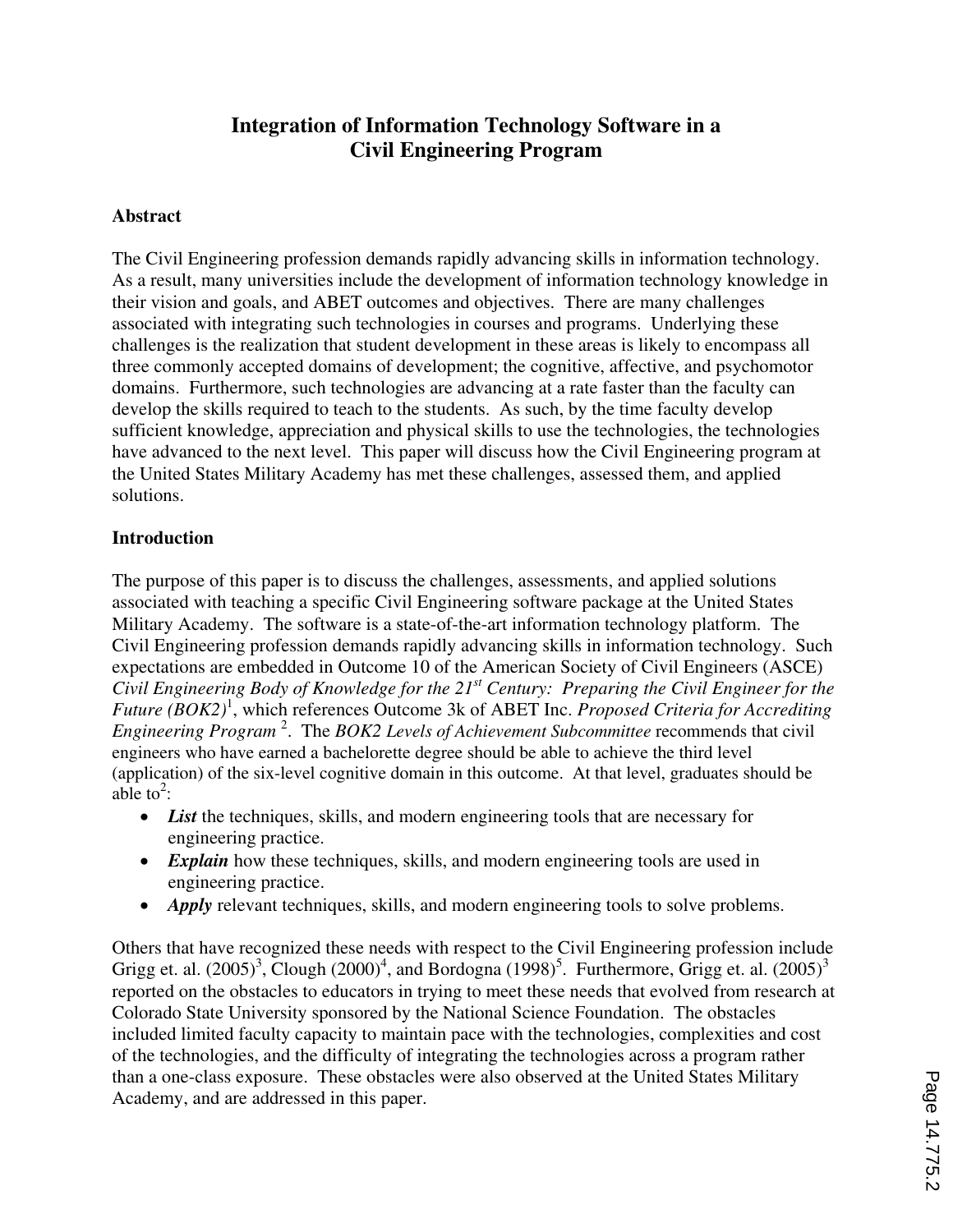### **Multi-Domain Learning Challenge**

The authors propose that the underlying challenge of teaching information technologies is that students must develop in all three of the domains of Bloom's Taxonomy. Bloom's Taxonomy is the seminal work of the 1950's educational committee chaired by Benjamin Bloom. The committee established a set of taxonomies in three domains of learning: cognitive, affective and psychomotor. The cognitive domain taxonomy is widely accepted in many fields and has been identified as, "arguably one of the most influential education monographs of the past half century."<sup>6</sup> The taxonomies are a language that describes the progressive development of an individual in each domain and are defined as follows<sup>7</sup>:

- Cognitive: of, relating to, being, or involving conscious intellectual activity.
- Affective: relating to, arising from, or influencing feelings or emotions.
- Psychomotor: of or relating to motor action directly proceeding from mental activity.

A set of development levels for each domain are shown in Table 1 based on work by Bloom (1956)<sup>8</sup>, Krathwohl et. al. (1973)<sup>9</sup>, and Simpson (1972)<sup>10</sup>, respectively. Each column shows the levels in each domain, from the simple at the top, to the more complex at the bottom.

| <b>Cognitive Domain<sup>8</sup></b> | <b>Affective Domain</b> <sup>9</sup> | <b>Psychomotor Domain</b> <sup>10</sup> |
|-------------------------------------|--------------------------------------|-----------------------------------------|
| Knowledge                           | Receiving                            | Perception                              |
| Comprehension                       | Responding                           | Set                                     |
| Application                         | Valuing                              | Guided Response                         |
| Analysis                            | Organization                         | Mechanism                               |
| Synthesis                           | Characterization by a                | <b>Complex Overt Response</b>           |
| Evaluation                          | Value Complex                        | Adaptation                              |
|                                     |                                      | Origination                             |

|  | Table 1. Domain Levels |
|--|------------------------|
|--|------------------------|

The focus of this paper is with respect to a particular software package, which will be discussed in more detail later. With respect to the software, students must develop an understanding of the software (cognitive), must learn to appreciate the software's capabilities (affective), and must develop sufficient eye-hand coordination and response mechanisms to manipulate the software (psychomotor). It is hypothesized that students must achieve some level of development in all three domains to meet the expectations of *BOK2* for Outcome 10.

In the cognitive domain, it is proposed that students must achieve the application level of Civil Engineering Information Technology software. This is in synch with the same level of expectation for the *BOK2* Outcome 10. To achieve this level, students must develop basic knowledge of a particular software package and comprehend the applications of the software. Furthermore, this knowledge and comprehension must be effectively applied while using the software.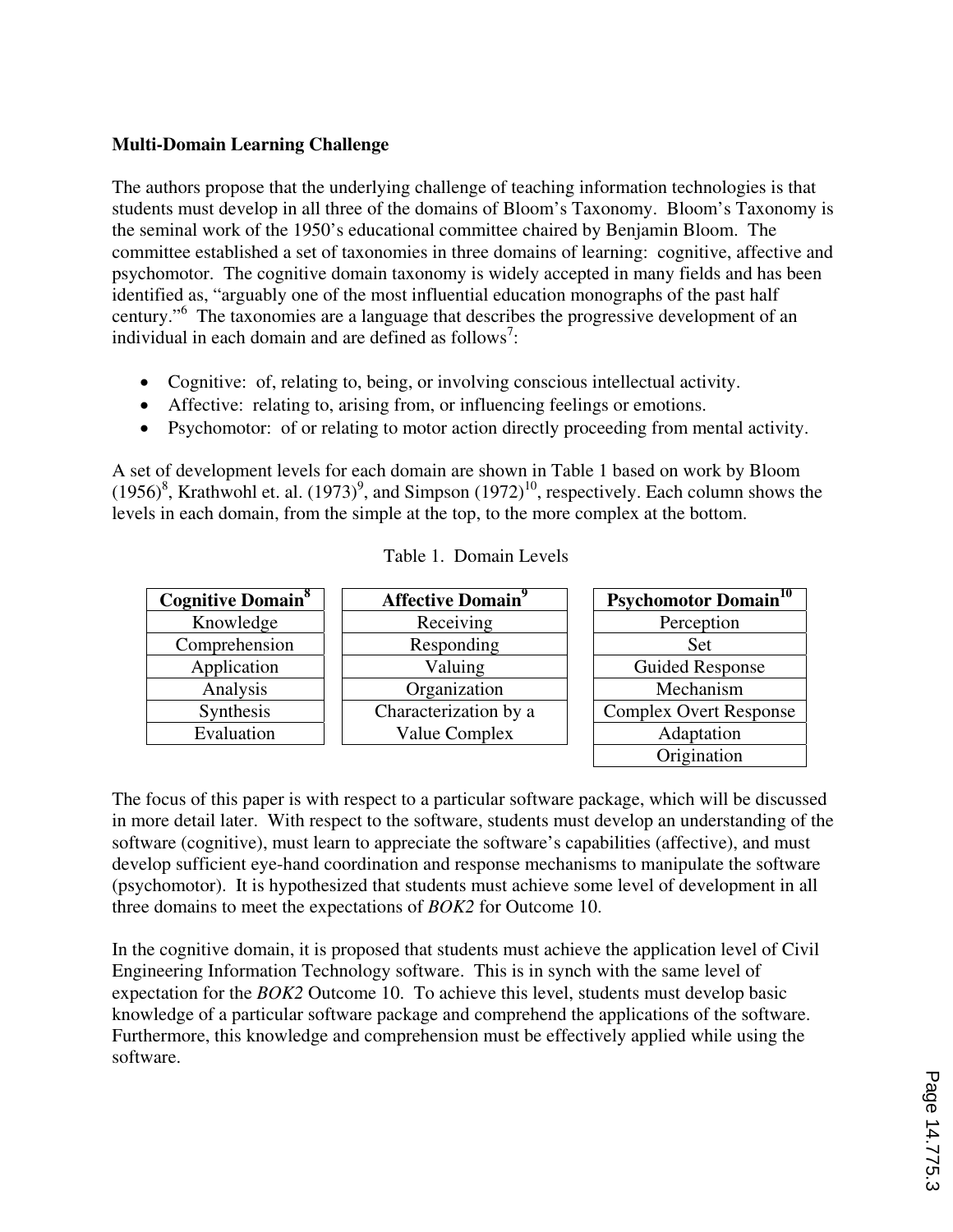In the affective domain, it is proposed that students must achieve the valuing level, which corresponds loosely to the application level in the cognitive domain.<sup>11, 12</sup>. At this level the student voluntarily recognizes the benefits of learning the software and is willing to sacrifice to meet the challenge of learning the software.

In the psychomotor domain, it is proposed that students should achieve at least the guided response level and potentially the mechanism level. The guided response level indicates students would use the software with step-by-step instructions. The next level, mechanism, would require the students to apply learned actions to a new situation. As such, development of some complex or limited use software commands and syntax would suffice to be guided, whereas some more common or repetitive commands should be learned at the mechanism level.

# **Civil Engineering Program, United States Military Academy**

The mission of the United States Military Academy (USMA) has evolved since the institution's inception in  $1802^{13}$ :

### *To educate, train, and inspire the Corps of Cadets so that each graduate is a commissioned leader of character committed to the values of Duty, Honor, Country, and prepared for a career of professional excellence and service to the Nation as an officer in the United States Army.*

The Department of Civil and Mechanical Engineering is one of 11 departments at the Academy and is ABET accredited. The mission of the Department of Civil and Mechanical Engineering parallels the Academy's mission, while focusing on educating and inspiring students in the fields of civil and mechanical engineering $14$ :

### *To educate cadets in civil and mechanical engineering, such that each graduate is a commissioned leader of character who can understand, implement, and manage technology; and to inspire cadets to a career in the United States Army and a lifetime of personal growth and service.*

The Civil Engineer program recognizes the technology element of the Department's mission statement and established a specific ABET program outcome, "Use modern engineering tools to solve problems." The program assesses the outcome through a variety of sources, to include embedded indicators, which are preselected requirements in courses across the program<sup>15, 16</sup>. One of the primary embedded indicators is the effective use of software in engineering problems and design projects.

In the Fall of 2007 the USMA Civil Engineering program initiated the use of a new software program in several courses. The software is *PowerCivil,* provided by *Bentley Systems Inc..* The stand-alone program is a comprehensive design solution for site modeling, land development, and planning. It is a multidiscipline tool that provides integrated capabilities for survey, graphical coordinate geometry, digital terrain modeling, site grading and design, street design, water and sewer design, and storm water drainage design. The toolset supports plans preparation, plan sheet generation, and volume/material quantity calculation for a wide range of projects,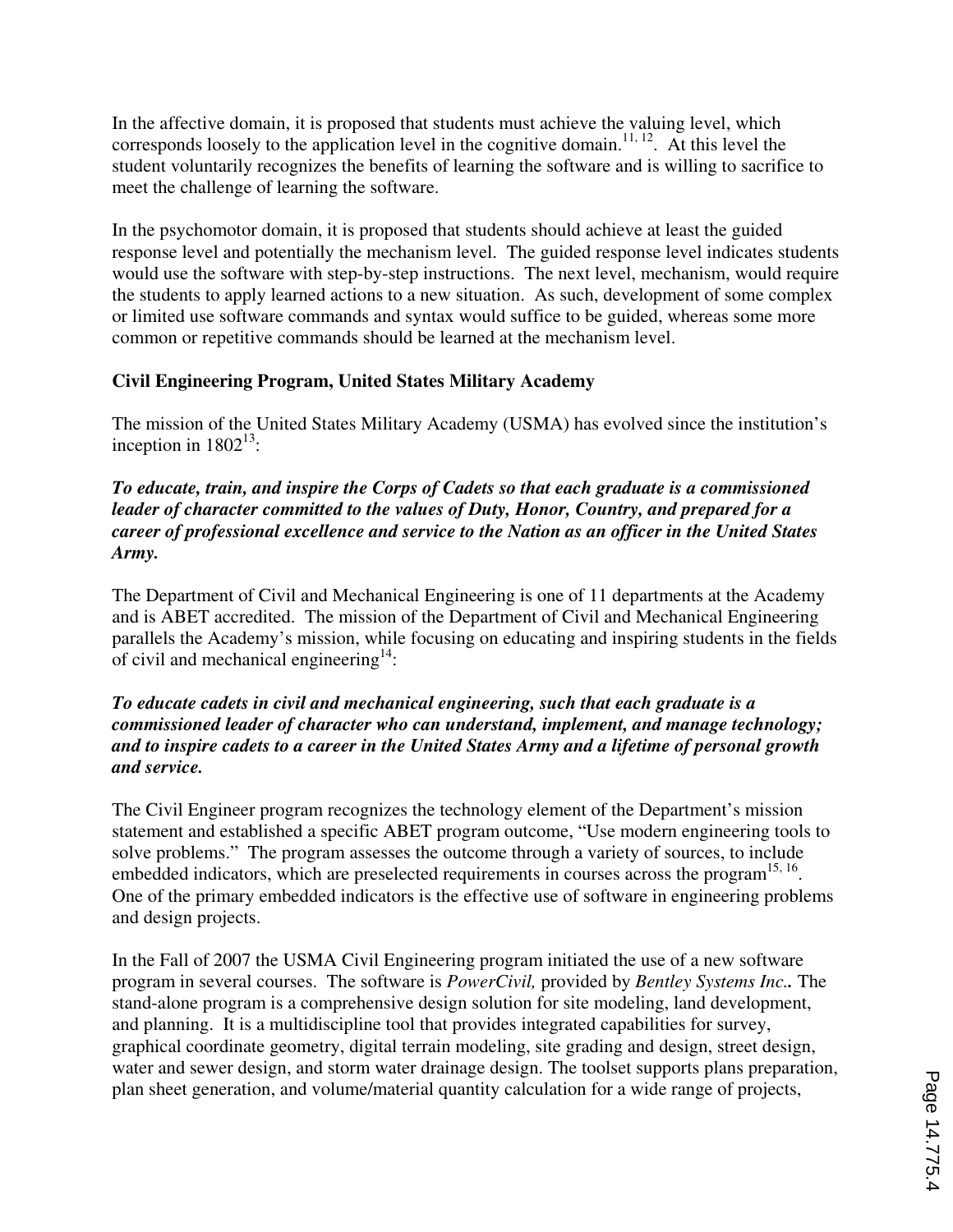such as commercial and residential site development, and civil infrastructure projects. *MicroStation* is the underlying computer-aided-drawing platform. The competitive product from *AutoDesk* is *Civil3D*. The *PowerCivil* package was chosen over *Civil3D* because *MicroStation* is licensed for use in the US Army Corps of Engineers, which many of the USMA CIVIL ENGINEERING program graduates elect as the branch to serve as officers. Furthermore, *Bentley* was attractively priced for academic use and provided direct support for training and program integration. *PowerCivil* was used in CE390, Site Civil Engineering Design in the fall 2007 term and in CE492, the CIVIL ENGINEERING program's capstone course in the spring 2008 term. The assessment of the program in these courses follows.

### *PowerCivil* **in CE390, Site Civil Engineering Design, Fall 2007 Term**

CE 390 Site Civil Engineering Design is a site design and land development course required for all civil engineering majors in the first semester of their junior year. This course provides students the necessary background to select and develop sites for civil engineering structures as well as review the work of others. Proper site selection and engineering have a significant impact on the economics of a project and long-term utility of the constructed facility. Specifically, the course covers the skills of determining site layout and access, establishing site contour and drainage, installation of utilities, elementary surveying, creation of site models using advanced civil engineering software, and the development of environmental impact statements. The course textbook is the Dewberry Company's *Land Development Handbook,* third edition. The course is structured around the seven steps of the land development process as outlined by Dewberry: 1) feasibility and site analysis 2) programming 3) conceptual design 4) schematic design 5) final design 6) plans submission and permitting 7) construction. In addition to traditional classroom instruction, homework problems, and exams, the students are required to complete a major engineer design project (EDP) in groups. The EDP is a real scenario based on an ongoing or upcoming land development project by the Department of Public Works (DPW) at the United States Military Academy. The students are given a project proposal from an owner (DPW) and then must work through the schematic design phase of the land development.

The EDP for the fall 2007 term was the development of a local elementary school site. The problem statement included demolition of current buildings and redesign of the site to include a new elementary school, a new middle school, playgrounds, multiple athletic fields, and the supporting parking and traffic network necessary to support the increased usage. The primary tool to accomplish the site design was the civil engineering modeling software package, *PowerCivil*. Each group was expected to use *PowerCivil* to produce a final site layout with final designs for earthwork (grading), storm water management, and transportation systems as part of the EDP final submission. CE 390 is the first course in the civil engineering program in which students work with *PowerCivil*; therefore, a considerable amount of effort was required to teach the program skills required to successfully complete the EDP. During the semester, four twohour lab periods were focused on the use of *PowerCivil*. The first three lab sessions were designed to teach the students the program and the fourth was a working session to complete the EDP requirements.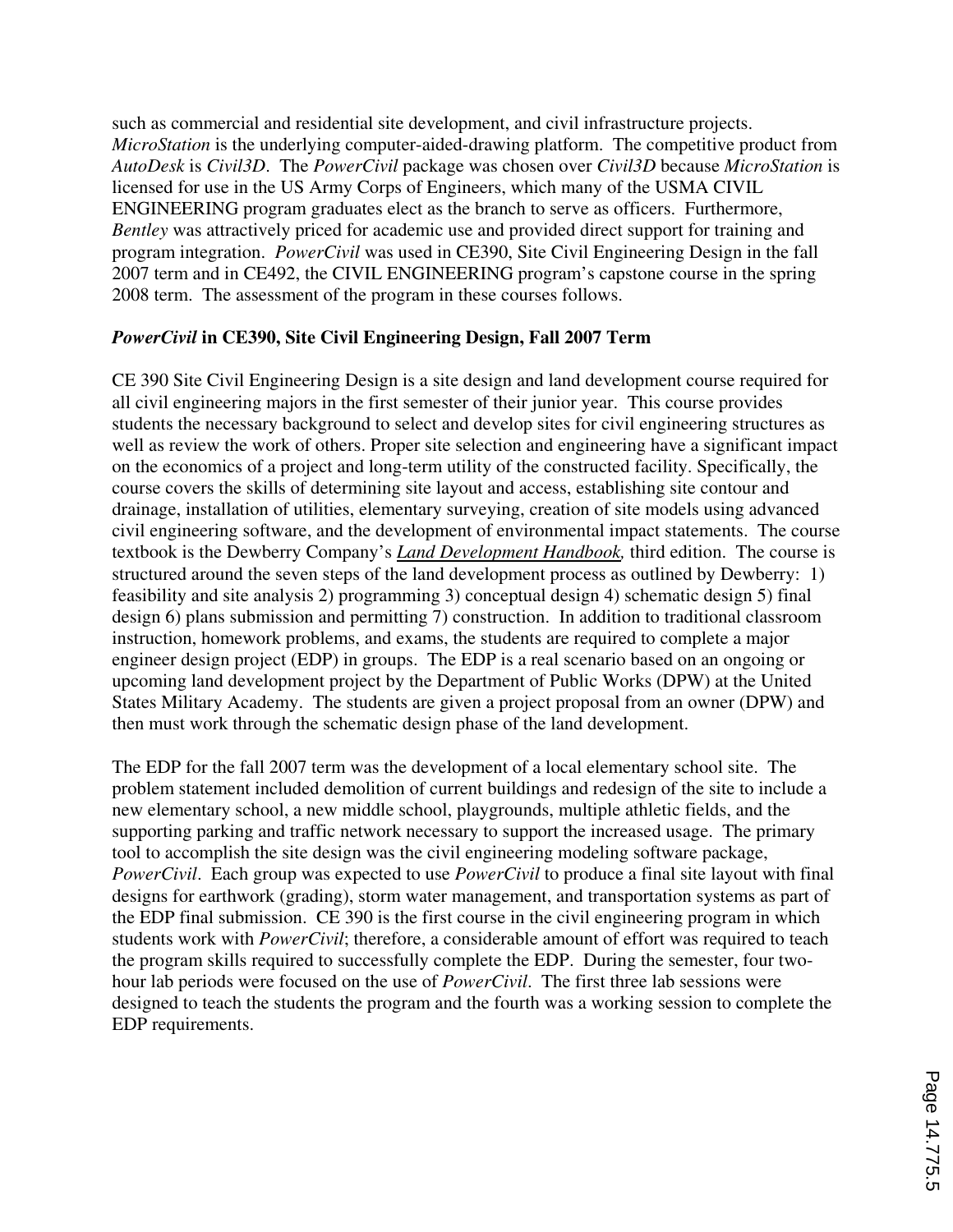There were only two assessment tools to determine the effectiveness of the *PowerCivil* instruction in fall 2007: The *PoweCivil* products in final EDP submissions and specific student comments on a course-end survey. As the semester progressed and the students moved further into the EDP three things became clearly evident. First, six hours of instruction on the computer program was insufficient to get the majority of the students to the desired level of proficiency. Second, the instructors did not possess the depth of knowledge in the program to properly assist the students through the problems and frustrations that arose due to their lack of proficiency. Finally, given these challenges, it became clear that the students were not going to be able to produce the expected final designs in *PowerCivil* on the EDP. Therefore, midway through the semester the choice was given to the students to either produce their final designs in *PowerCivil* or by hand. It is our assessment that in most cases the students understood the power and usefulness of the computer modeling program, but based on the decision to not use it for the EDP by some groups, it was clear that they were not confident in their own abilities.

The student feedback on the course-end survey is very telling of their perception of *PowerCivil*  and the effectiveness of the instruction as well. In the course specific questions the students rated their development of CADD skills much lower than all the other skills taught in the course. This is further amplified in specific student comments:

"This course was very interesting and we learned some information that was very applicable and fun to learn. I do feel, however, that the EDP required too much use of technology. While it can be argued that you didn't need to rely on technology (*PowerCivil*) for the EDP, the reality is that if you didn't have a very good working knowledge of *PowerCivil*, you would need to spend hours upon hours of figuring out how to use it, or just as much time doing things by hand. I think that if the EDP is going to require this much use of technology, there should be more time devoted to learning the technology, not just the few lab periods that we spent. It may be necessary to implement a class on technology alone, or to change the EDP to require less knowledge of the technology. I think the EDP could have been very fun and interesting if I had not been so frustrated with *PowerCivil*."

"I think that more time should be spent in the CADD lab. That way we could take notes on the boards still but also to reinforce the lesson. For example when learning about pipe flow we could actually do an example at our computers."

"I think it is an excellent idea to do an EDP and have it be tied in to site design, however I think it should be more of a focus and everything that we learn in the class should have to do with the EDP. That way we can actually learn CAD properly instead of flying blind and having to ask instructors who aren't sure how to help with the program themselves. Overall this course was interesting but I think it needs a little tweaking to make it better."

The above comments echo the same message put forth by a good number of the students in the course. In general, they liked the challenge of the EDP but felt unequipped with the technology skills necessary to successfully complete it.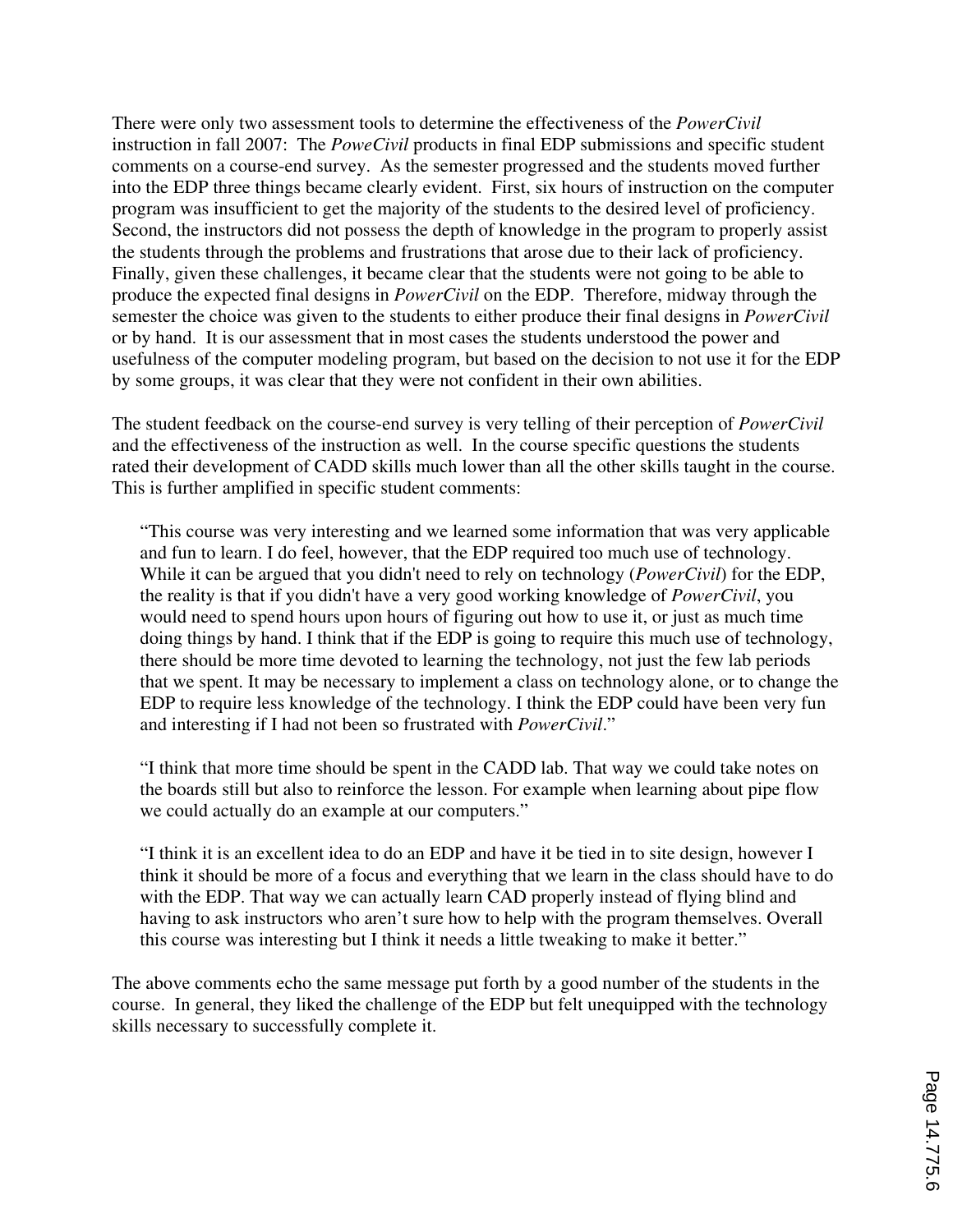### *PowerCivil* **in CE492, Civil Engineering Program Capstone Course, Spring 2008 Term**

CE492 Building Systems Design is the Civil Engineering capstone design course required for all civil engineering majors in the second semester of their senior year. This course provides an opportunity for students to apply and synthesize their knowledge of structural steel design, reinforced concrete design, structural analysis, geotechnical engineering, hydrology, hydraulic engineering, construction management, site planning, and engineering economics in an openended, realistic, semester-long capstone design experience. Working in small groups acting as a civil engineering consultant team to an architecture firm, students follow a nine phase Engineer Design Process, commonly used in the US Army Corps of Engineers, to develop the functional requirements for a proposed project site and develop several feasible courses of action that they can then quantifiably evaluate against measurable criteria. The teams consist of a Project Manager, Structural Engineer, Geotechnical Engineer, Hydrologic Engineer, and a Construction Manager. The students have to conduct in-depth problem solving and engineering estimates to determine the best course of action. The students determine architectural schemes of the buildings on the site along with proposed structural, foundation, and site designs for the facility. Execution of the design requires extensive use of computer-based analysis and design tools. The products of this effort include a comprehensive design report, plans production of the site and facility, and several briefings to the client. The integrated design experience is augmented by formal classroom instruction in structural systems design, advanced topics in structural design, selected geotechnical and hydrologic topics, and software tutorials. This course constitutes the integrative experience for students majoring in Civil Engineering at USMA.

The EDP for CE492 in the spring 2008 term was the development of a motor pool complex. The request for proposal included the determination of the motor pool buildings' sizes, locations and appearance, the structural systems that support these buildings, and the site engineering work to support the determined site plan. The facility requirements included vehicle parking for 60 buses, 300 single unit trucks, 400 passenger cars, patron parking for 100 passenger cars, an outdoor wash facility of 2500 sf, a fuel island with two pumps and underground storage of two 5000 gallon fuel tanks, and support buildings. To help them analyze the site and develop a set of feasible solutions, the students used *PowerCivil* to determine predevelopment drainage, cut-fill volumes, slopes of proposed roads, and to identify possible locations of retention walls and post development storm water detention ponds. CE492 was the second course where students used *PowerCivil*, but their understanding of the program was minimal. Five one-hour classes and a homework tutorial were used to teach some basic *PowerCivil* skills to the students. The topics covered were basic CADD drafting skills using MicroStation, developing a Digital Terrain Model from topographic data, building site selection and grading plans, site drainage analysis and storm water system design, road design, and plans production. Each student chose to take their mid-term exam on either the *PowerCivil* or *Bentley Structural* software. The exams were very basic, and the tasks for each test were given to the students more than a week prior to the date of the exam.

The same challenges experienced in CE390 in the fall 2007 term resurfaced in CE492 in the spring 2008 term. Some of the challenges encountered during the implementation of *PowerCivil* included lack of instructor knowledge, poor training aids, student frustration with the program from prior experience in CE390, and improper software installation. The instructor designated to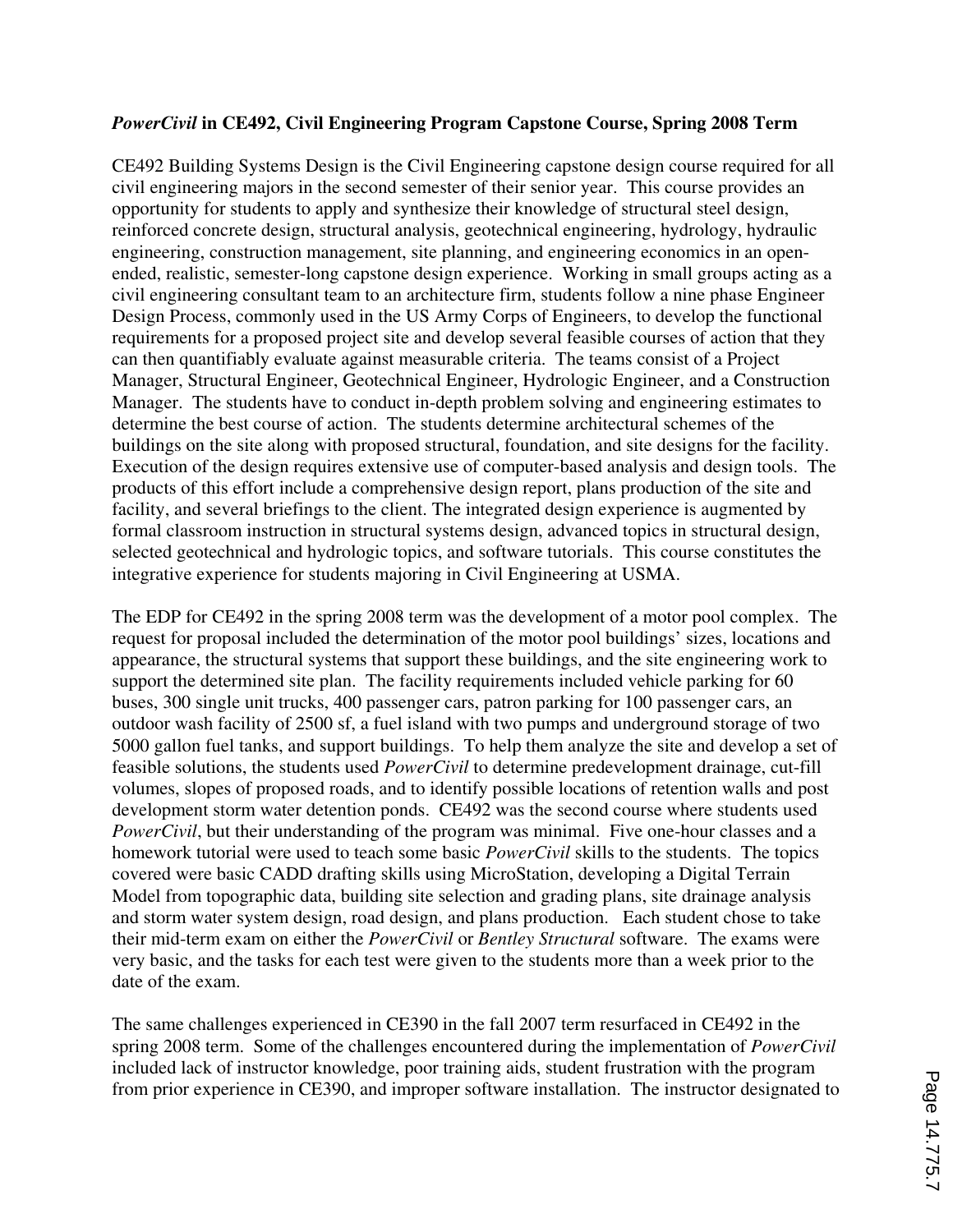teach *PowerCivil* had no CADD experience and limited time to prepare. This resulted in the instructor having to learn the program at the same time as teaching the program. An on-line tutorial program was available from the software provider, but was difficult to use for a beginner and did not match well with the proposed academic use in CE492. The software provider was contacted and access to a *PowerCivil* subject matter expert was arranged. The subject matter expert was instrumental in providing up to date tutorials, developing a learning path, responding to technical questions, and preparing videos of how to accomplish specific tasks for use in subsequent *PowerCivil* lessons. By working with the *PowerCivil* program manager, the authors finally began to learn what we did not know about the program, which allowed us to better determine how to teach it to our students.

In assessing how well *PowerCivil* helped us reach our goal to equip each student with the ability to use engineering software, four assessment tools were used: instructor feedback, results from the mid-term exam, graded site plans for the EDP project, and student course end feedback. Of the 57 students in CE492, 20 took the *PowerCivil* mid-term exam. The average was 84.4% with a high score of 99%, and a low score of 49%. The low score was a failing grade, resulting from a student who did not try to learn the software until the day before the test. There were 11 design teams, and all of the site plans were designed using *PowerCivil*. All of the design teams were able to produce readable site plans to include site construction by phase. However, the students voiced their frustration and did not like the experience of trying to learn the software from an instructor who was unfamiliar with the product.

The student feedback on the course-end survey is honest, blunt and telling of their opinion of the software and their experience with it in the course. We knew that the instructors needed training, and that our lab technicians needed to know how to properly install the software and set up the libraries. We also knew that we had to have a more cohesive program developmental plan to teach the software so that students were not learning how to use it during the capstone, but rather able to use it as a tool by the time they reach the capstone. The comments that follow are reflective of the overall tone in the student feedback:

"Probably the worst experience from a class that I had at the academy. The expectations of this course were unreasonable. It is my feeling that the capstone course is not designed to emphasize learning a new (software) program, that is as difficult as Microstation, and be able to produce a quality product."

"The instructors need to know the software packages much better before trying to teach them."

"Why do I have a D in this course when I spend more time on it than any other course I am taking at the moment? I spent 25 hours on the 65% IPR only to get a B- and the fact that I have to take a TEE now because I didn't learn a CADD program that didn't work all semester and didn't apply to my job as project manager is complete BS. This class is ridiculous. I think the expectations are too high and the instructors aren't even sure what they are looking for. When we have to learn a CADD program that no one knows how to do and most people learned the night before, barely passing the test is ridiculous. Give me a break."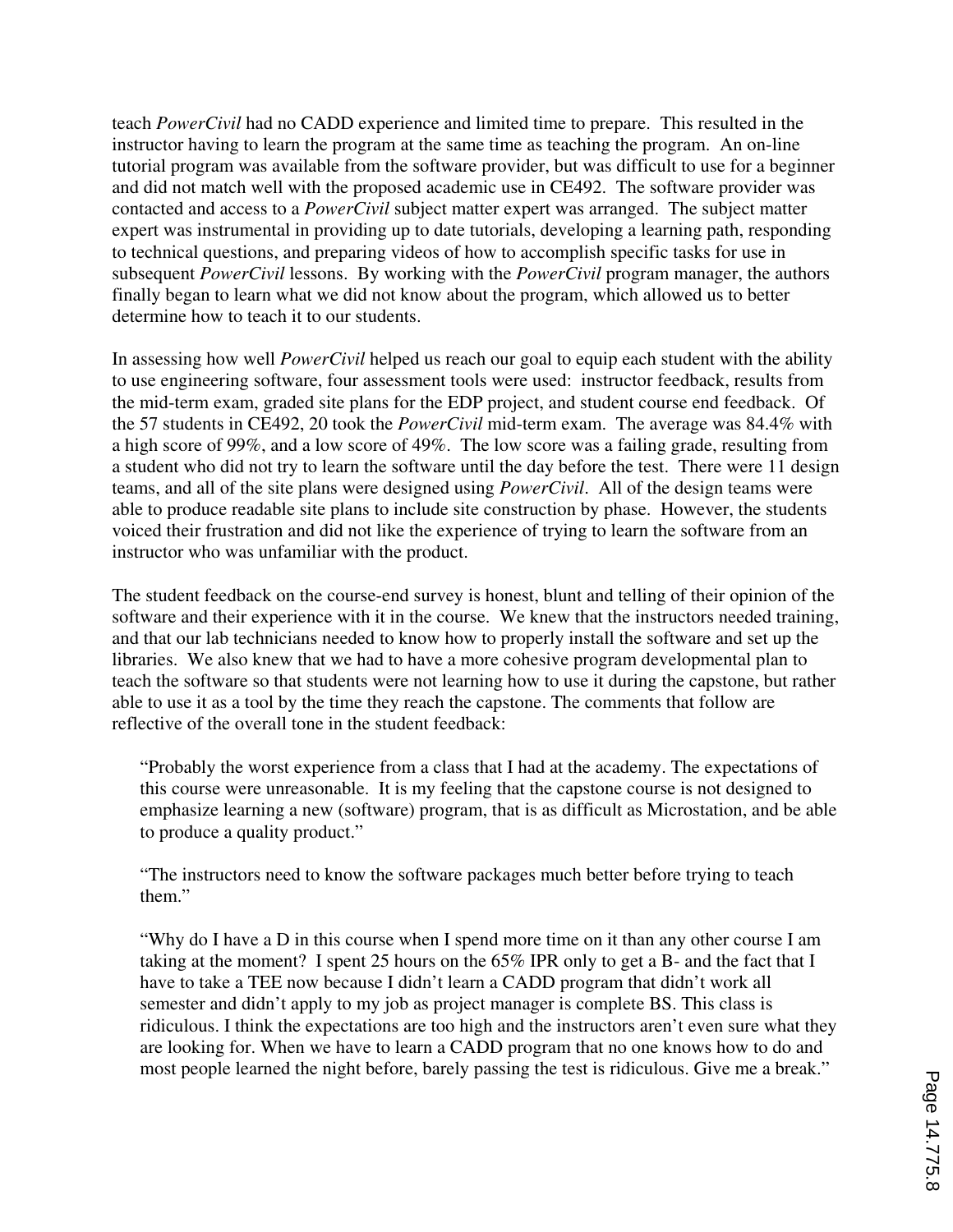"For next year I would suggest only using computer programs that you are familiar with. If seems rather inefficient to use programs that you cannot answer questions about."

"Although it may have been the intent to leave this project's guidelines very broad, there are times when the instructors need to step in and give more detailed guidance. Also, it's kind of hard to expect students to be able to do something in a CAD program if the instructors themselves cannot perform that same function."

# **Actions Taken**

As a result of the experiences in CE390 and CE492, several actions were taken to address the issues with integrating *PowerCivil* in the USMA Civil Engineering Program. These actions were developed with consideration for the proposed underlying challenge of developing the students across the cognitive, affective, and psychomotor domains. First, faculty training and education on the software was necessary. The faculty recognized the steep learning curve of the software and set aside significant training time in the summer of 2008 to better prepare for teaching the software. The software provider coordinated access to on-line learning systems and provided a subject-matter-expert for three days of on-site training. Second, it was decided that a set of project specific tutorials would be created to address the specific course goals with respect to the software. This approach was chosen over using "off-the-shelf" tutorials from the software provider. The decision was made to ensure the depth of coverage was limited to reasonable expectations and the students would develop their software skills along a common project, which paralleled the course classroom content. Furthermore, although expensive in time to create, the development of tutorials forced the instructors to become intimately familiar with the software. Third, extra instructors were on-hand during the lab sessions to assist students.

The three actions taken required significant resources, but it was worthwhile because of the recognized challenges associated with teaching the software. The actions were developed because they would span across all three domains. A greater knowledge of software, beginning with the instructors, helped ensure the cognitive domain expectation was met. The affective domain was addressed in the project specific tutorials, with the hypothesis that students would better value the software if they could see how it was integrated with the course classroom content and was used in their EDP project. The psychomotor domain was addressed through the development of in-depth tutorials, which guided the students through the myriad of software commands and syntaxes, and the surge of capable instructors during the training to provide a greater teacher to student ratio. Beyond these actions, it was recognized that the assessment process was lacking and also needed to be addressed.

## *PowerCivil* **in CE390, Site Civil Engineering Design, Fall 2008 Term**

CE390 in fall 2008 term began with the largest CIVIL ENGINEERING enrollment in over 10 years and would fully test the actions taken to more effectively develop the students' skills in *PowerCivil*. The CE 390 EDP for this term was the development of a partially developed mixed use (residential and retail) area of approximately ten acres to include a new child development center, playground, community pool, pool facility, single soccer field, and all required parking to support these facilities. The project was conducted in groups of three students each and the final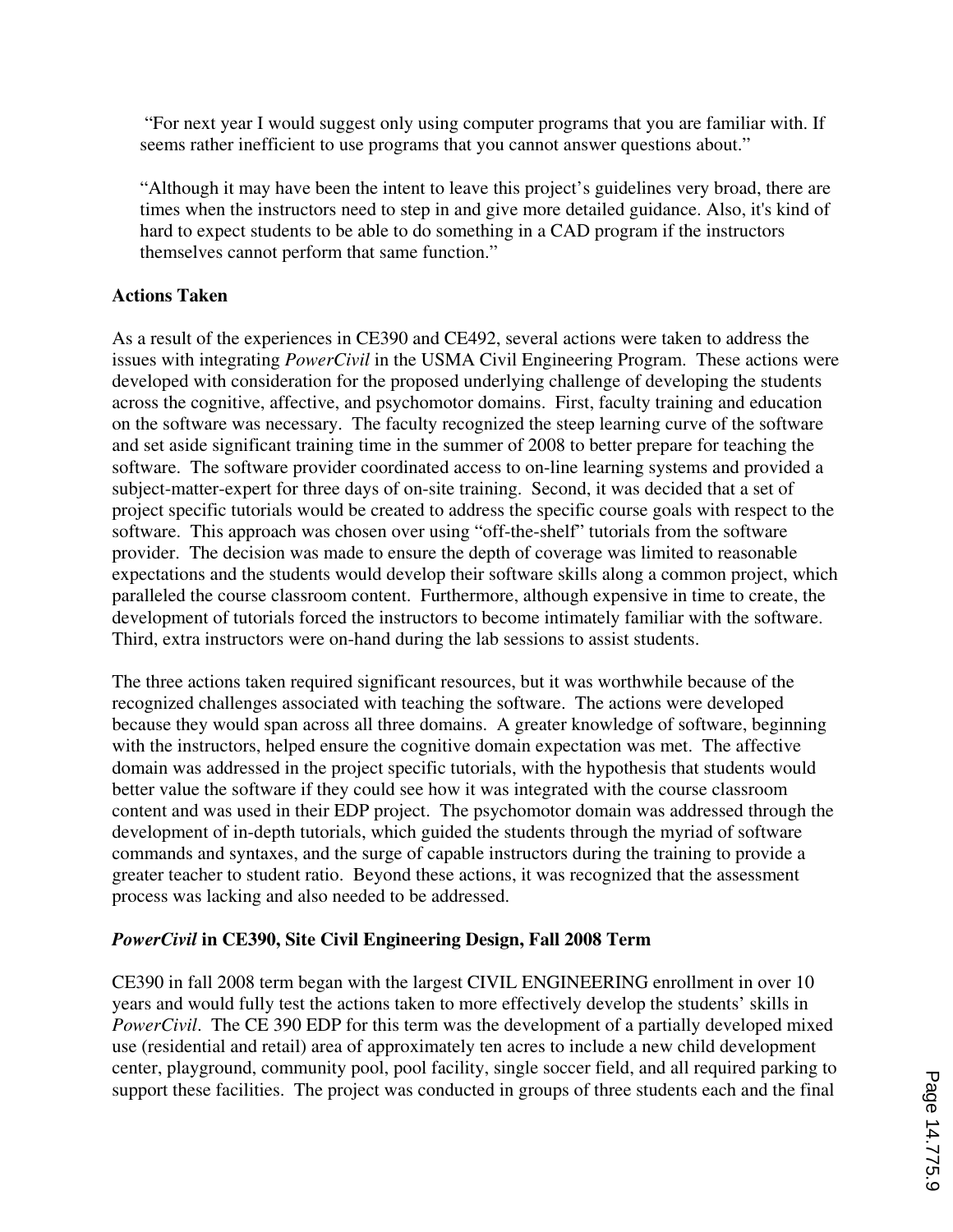submissions included a site layout (building pads, parking lots, soccer field and pool) modeled in *PowerCivil* with preliminary earthwork calculations and a preliminary storm water drainage system with pipe sizes and an estimated peak discharge.

In order to prepare the students to use *PowerCivil* on the EDP, five one-hour lessons during normal class hours and four two-hour lab periods were held in the computer lab and focused on the use of *PowerCivil*. This was five more hours (a 60% increase) than used in CE390 in the fall 2007 term. The specific break down of the fall 2008 lessons and labs was as follows:

- Lab #1 (2 hours) Introduction to ArcGIS Create a .dgn file with contour data in ArcGIS for use in *PowerCivil*, clip a raster in ArcGIS for use in *PowerCivil*.
- Lesson 10 (1 hour) Introduction to *PowerCivil* Create a digital terrain model (DTM), explore a DTM using the DTM tools.
- Lab # 2 (2 hours) Site Recon at the EDP Site.
- Lesson 13 (1 hour) Complete and print a conceptual site plan Draw CADD elements in a *PowerCivil* .dgn file, Print a .dgn file.
- Lab #3 (2 hours) Model in *PowerCivil* Create a project, create objects, create elements and drape them on the model.
- Lesson 19 (1 hour) Complete a site grading plan in *PowerCivil* Create a pool object, balance earthwork for an object, determine the gross earthwork for a project.
- Lab # 4 (2 hours) Site Surveying at the EDP site.
- Lesson 22 (1 hour) Complete a site hydrology plan in *PowerCivil* Create drainage basins using the rational method, create a drainage pipe network, determine the maximum flow and velocity in each pipe and at the outlet.
- Lab #5 (2 hours) EDP Working Session Complete the site grading and storm-water designs for the EDP.
- Lesson 27 (1 Hour) EDP Working Session.
- Lab # 6 (2 hours) EDP Working Session Produce plans for the final EDP submission.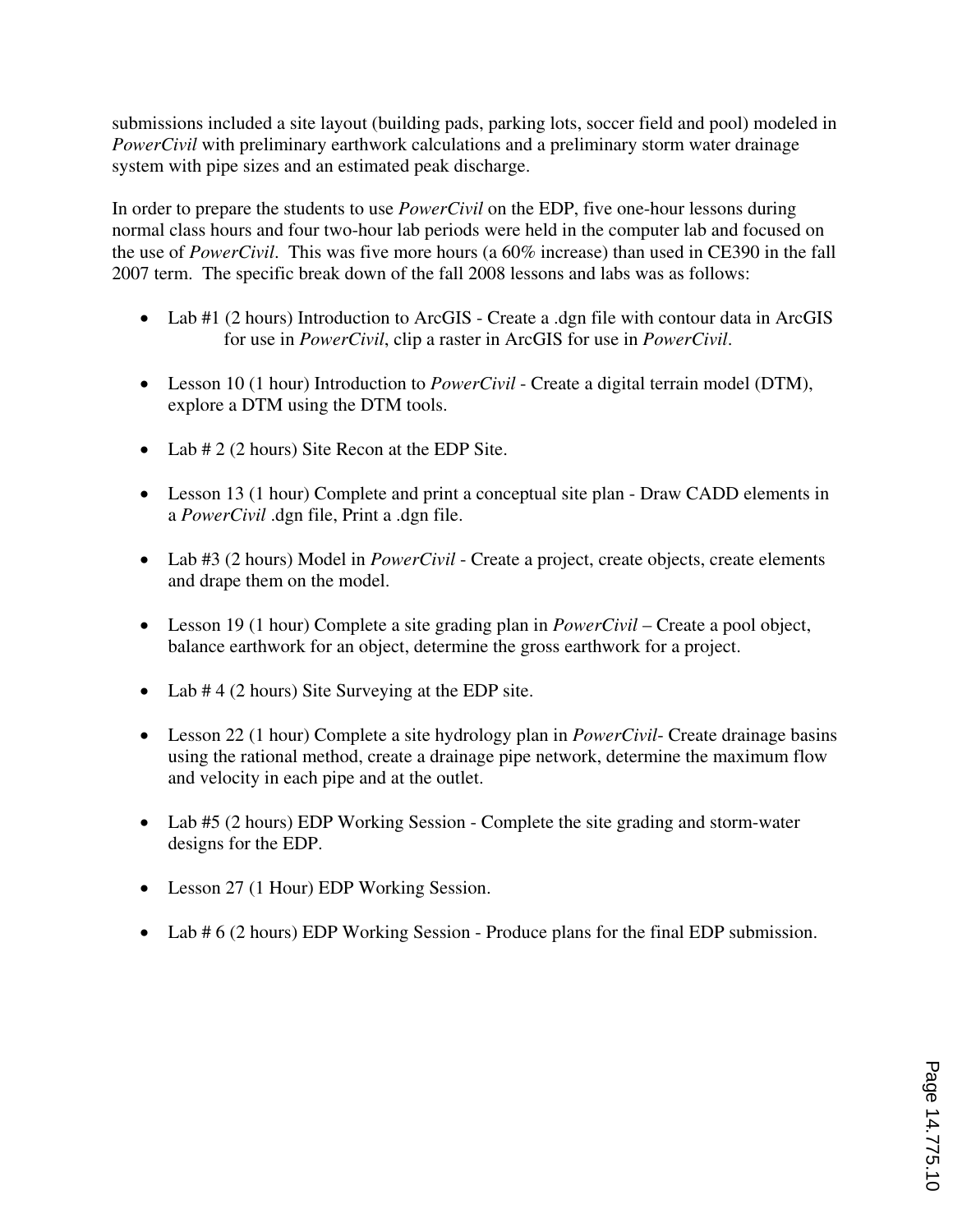The planned teaching approach was a phased strategy using a crawl, walk, run developmental model. For every session up to Lesson 22 the instructional period began with an orientation to the concept and content using black boards and flow charts to demonstrate to the students what was happening "behind the scenes" in the computer program. This was the crawl phase. Students then worked through a common design scenario by following a self paced PowerPoint tutorial using a two monitor set-up with the tutorial on one screen and the program running on the other, as shown in Figure 1. A sample of the PowerPoint tutorials is shown in Figures 2a and 2b. The common scenario was designed to be a small portion of the larger EDP design. This was the walk phase. In the run phase, the students applied the skills learned in the common scenario to complete their EDP requirements. This portion was done largely on the students' own time outside of class. The last four hours of lab time were provided to answer questions, help the students successfully complete their projects, and produce the plans for inclusion in the EDP final submission. The intent was for the students to arrive at these sessions with an already working model and then apply the finishing touches to their designs. The final submission of the EDP was not a completed 100% design. The EDP ended in the schematic design phase and students were expected to complete good preliminary engineering in the areas discussed above. Prior to the *PowerCivil* instruction in Lessons 19 and 22, a traditional classroom lesson was used to teach the hand methods for earthwork and hydrology calculations, and another lesson for working the common scenario by hand. This allowed instructors to come back to these examples in the computer lessons and compare the hand calculated values to the computer values, reinforcing the accuracy and convenience of the computer program.



**Figure 1. Students Working on** *PowerCivil* **with** *PowerPoint* **tutorial.**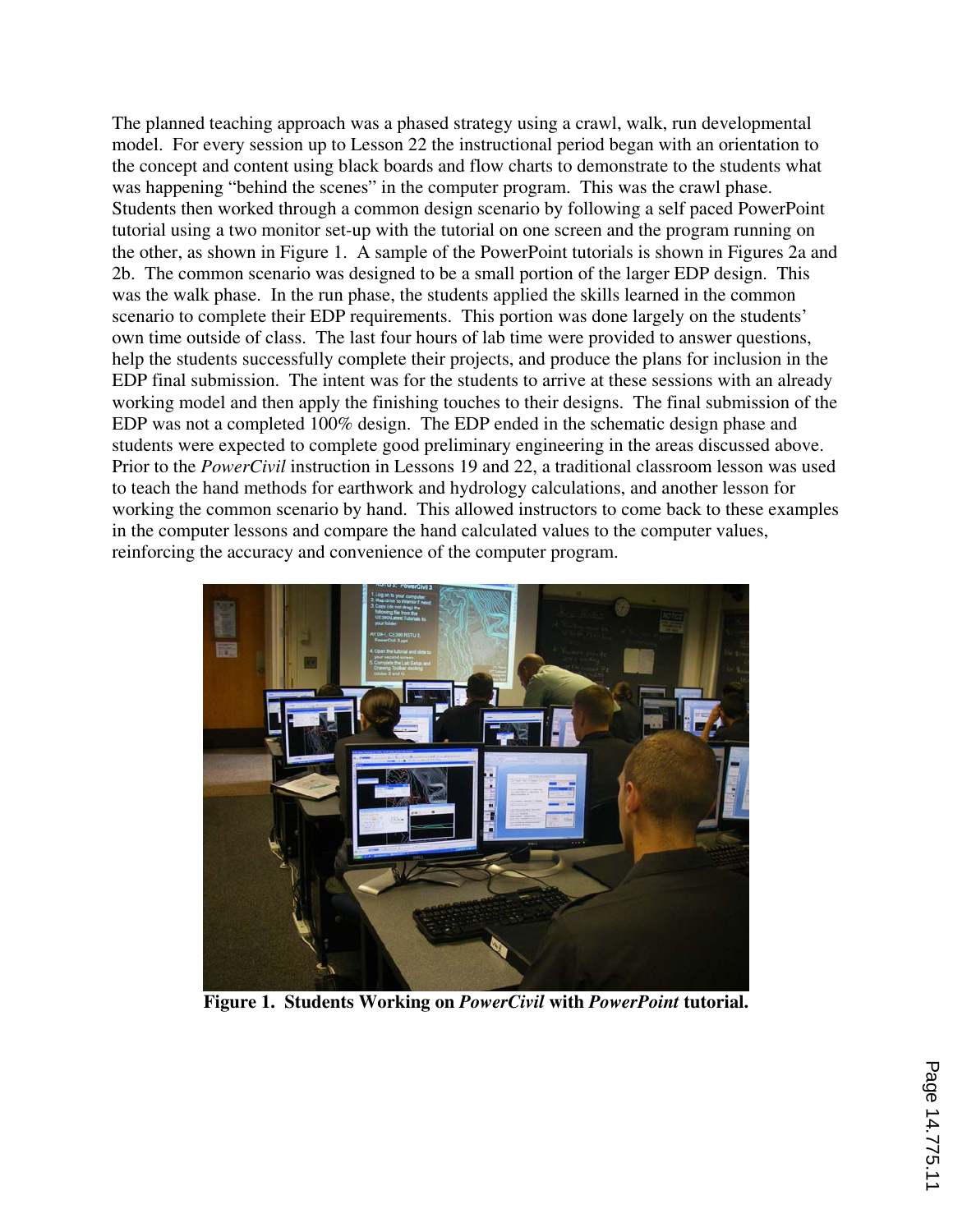| <b>Investigate DTM with Analysis Tools</b>                                                                                                                                             |  |                                                             |  |
|----------------------------------------------------------------------------------------------------------------------------------------------------------------------------------------|--|-------------------------------------------------------------|--|
| <b>DTM</b><br>Analysis Utilities<br>Settings Extract Build Edit Drape Load Reports<br>Height/Slope                                                                                     |  | Drainage Tools<br>1. Select Analysis -> Drainage Tools ->   |  |
| Profile<br>Volumes<br><b>Elevation Differences</b><br>Slope Area<br><b>Themes</b><br><b>Drainage Tools</b><br>Visibility<br><b>Trace Slope Path</b><br>Camera<br><b>Trench Volumes</b> |  | Downstream Trace.                                           |  |
| <b>Downstream Trace</b><br>۰<br>Q<br>TIN File: english.tin<br>Options                                                                                                                  |  | Input data in the pop-up Downstream<br>Trace menu as shown. |  |
| $55\%$<br>d.                                                                                                                                                                           |  | Browse to the english tin in Lab 1 folder                   |  |
| <b>V</b> Display Only                                                                                                                                                                  |  | Change color of trace                                       |  |
| Minimum Low                                                                                                                                                                            |  | <b>ENSURE TOGGLE DISPLAY ONLY!</b>                          |  |
| Point Depth: 0.100<br>Apply                                                                                                                                                            |  | 2. Select Apply.                                            |  |
|                                                                                                                                                                                        |  |                                                             |  |

**Figure 2a. Typical** *PowerCivil* **Tutorial Slides.** 



**Figure 2b. Typical** *PowerCivil* **Tutorial Slides.**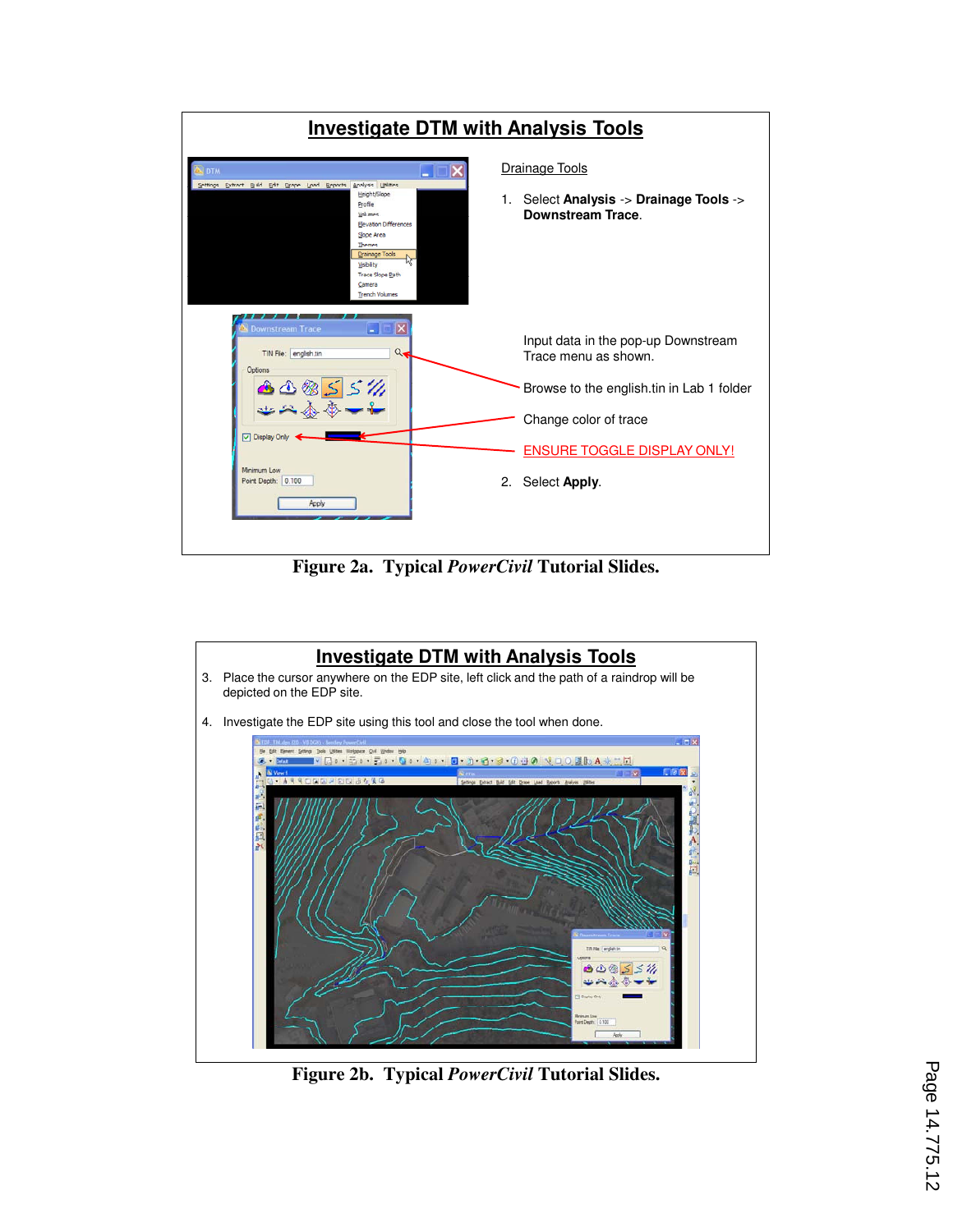Four assessment tools were used to determine the effectiveness of the *PowerCivil* instruction in CE390 in the fall 2008 term: a muddiest point paper <sup>17</sup> conducted after Lesson 13, the EDP final submission, a course-end survey conducted on the last lesson of the term (Lesson 40), and extra credit questions on the course final exam. Each assessment tool is discussed separately below.

# **1. Muddiest Point**

The muddiest point paper<sup>17</sup> was given to the students during Lesson 14 and asked two questions pertaining to the *PowerCivil* instruction:

1) We have spent the majority of our lab time exploring the computer program *PowerCivil* and how it helps us as land developers and civil engineers. How effective are the self paced tutorials in establishing a *working knowledge* of the program?

2) How well did the tutorials prepare you to complete the out of class assignment?

The overall feedback on the tutorials was very positive. In response to the first question, only three of the 54 students surveyed stated that the tutorials were not effective. The most common feedback was that the students appreciated the ability to work at their own pace and not feel either rushed to keep up or bored because the pace was too slow. The three dissenting opinions all had the same issue which is best described in the following comments, "[The tutorials] allow me to get the needed product but I just follow the steps blindly without understanding how to do it. As soon as class is over I forget the process." The students' answers to the second question provide further insight into their actual working knowledge of the program. All 54 students were able to successfully complete the out of class conceptual site design assignment, but more than half stated they would not have been able to do so without going back and reviewing or reworking the tutorials from class. The following comment from a student that responded to the first question that the tutorials were great best illustrates this point. "As long as I had the tutorials I could do whatever task. However, without the tutorials I would be unable to do the assignment."

The instructors felt the students were still in the walk phase of the *PowerCivil* instruction and were showing through both their performance on the initial site plan and their own comments that they were where we expected them to be; that is, they could follow a tutorial in class to accomplish a given task and then take that same tutorial and apply it to a new but similar problem. One adjustment was made based on the student feedback - to make periodic comments throughout the lesson in order to reinforce the "bigger picture" that was presented at the beginning of the session. These global orientations never took more than a couple of minutes during which the instructor would stop all the students regardless of how far they were through the tutorial and discuss what they had accomplished thus far in the lesson.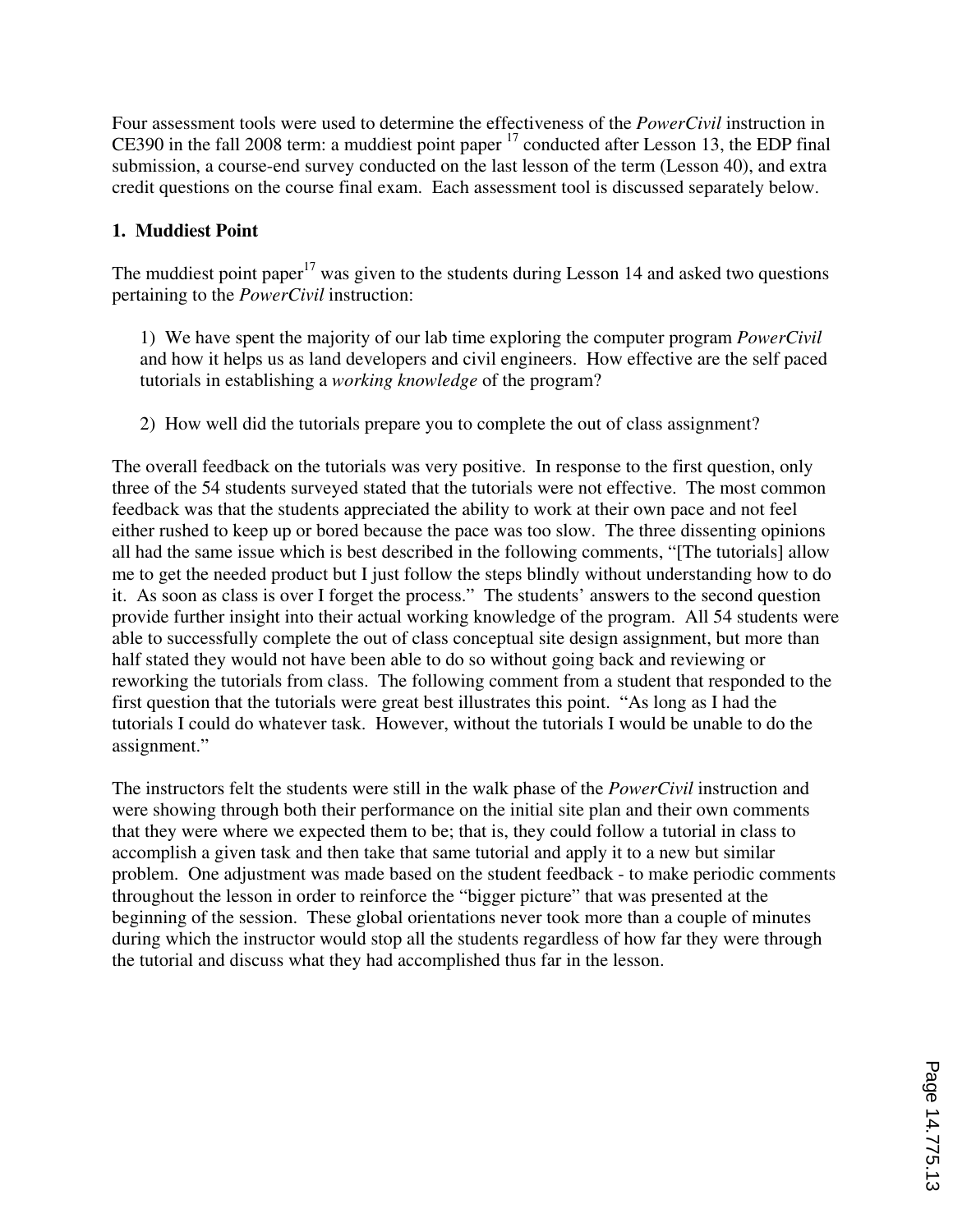## **2. EDP Final Submission**

There were two embedded indicators  $15, 16$  within the final EDP submission to assess the effectiveness of the *PowerCivil* instruction. The preliminary grading plan and storm-water drainage plan, each were worth 25% of the final grade for a combined 50% of the EDP grade. The students were organized into groups of three students each for the EDP project providing a total of 24 groups with the following results:

| Table 2. FowerCivil EDF Task Grades (%) (CE390, Fall 2006) |         |       |         |                      |  |
|------------------------------------------------------------|---------|-------|---------|----------------------|--|
| Event                                                      | High    | LOW   | Average | <b>STD Deviation</b> |  |
| <b>Grading Plan</b>                                        | $100\%$ | 58.3% | 85.8%   | 12.7%                |  |
| Storm-Water Design                                         | $103\%$ | 80.0% | 94.7%   | 5.90%                |  |

Table 2. *PowerCivil* EDP Task Grades (%) (CE390, Fall 2008)

There is a noticeable difference between the grading plan and the storm-water drainage plan. This can be attributed to the method used to create each plan and the point distribution. The drainage tool in *PowerCivil* is very user friendly and it will not run if a mistake is made and points were allocated based on a working system as much as they were for a "correct" system. Conversely the grading plan is dependent on a good working model with all objects and elements correctly created and draped individually and points were allocated just as much for design decisions (building pad placement, elevation, earthwork balance, etc.) as for "correctness".

In general, every group produced a working model in *PowerCivil* and the results and grades met the instructors' expectations. One issue with using this data as an indicator was that it is a group grade and does not necessarily indicate the proficiency of all three group members. In general, each group had one student complete the grading plan and another student complete the storm water drainage plan, which left the third student out of the run phase of the developmental model. This will be addressed and investigated in depth with the next two assessment tools.

# **3. Course-End Survey**

At the end of the last lesson the students completed a course-end survey. The last question on the survey asked them to rate from 1 (no confidence) to 10 (fully confident) their confidence in their abilities in the following categories:

- 1) Explain the difference between modeling (*PowerCivil*) and computer aided-drafting (*PowerDraft*) software.
- 2) Explain the advantages of site designing with *PowerCivil*.
- 3) Explain the general process in *PowerCivil* to complete a site grading design.
- 4) Explain the general process in *PowerCivil* to complete a storm-water drainage design.
- 5) Use *PowerCivil* for a site design project in the senior design course (CE492).
- 6) Use *PowerCivil* for a site design project within five years of graduation.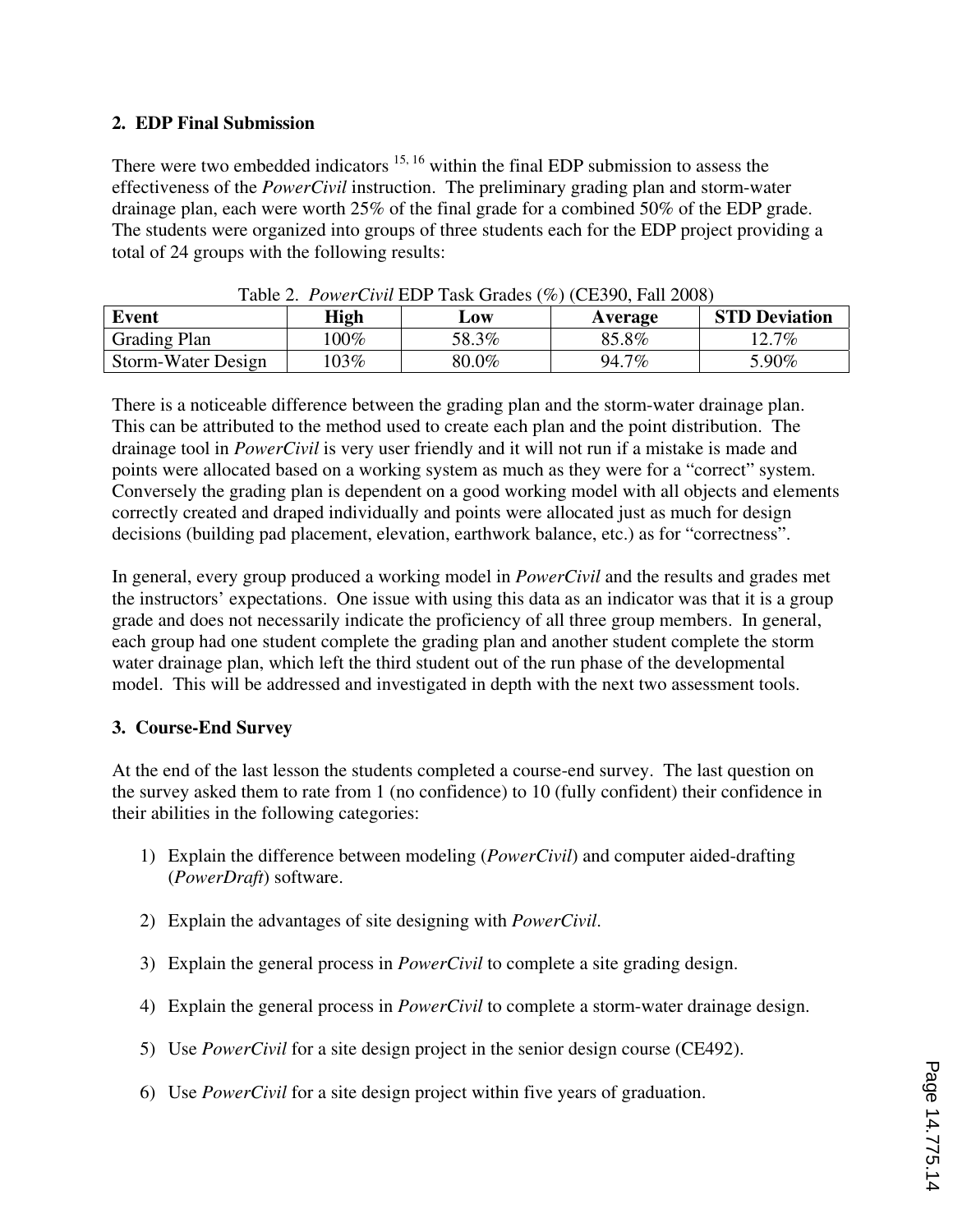The results for the course are provided below. The confidence level is the average for all 54 students in each category. A confidence index for each individual was determined by taking the sum of their individual confidence levels for each requirement and dividing by a maximum possible of 60. The confidence index ranges from zero (no confidence) to one (fully confident). The course confidence index is the average of the 54 individual confidence indices.

| Table 3. Student Confidence in <i>PowerCivil</i> (CE390, Fall 2008) |      |      |                  |  |
|---------------------------------------------------------------------|------|------|------------------|--|
| <b>Standard</b><br>High<br>Course<br>Low                            |      |      |                  |  |
| <b>Confidence Index</b>                                             |      |      | <b>Deviation</b> |  |
| ) 66                                                                | 7.92 | 0.35 | 0.12             |  |

Table 3. Student Confidence in *PowerCivil* (CE390, Fall 2008)

|  | Table 4. Course End-Questions and Average Student Confidence (CE390, Fall 2008) |  |  |  |  |  |  |
|--|---------------------------------------------------------------------------------|--|--|--|--|--|--|
|--|---------------------------------------------------------------------------------|--|--|--|--|--|--|

| <b>Confidence Level</b> | Requirement                                                                                                                   |
|-------------------------|-------------------------------------------------------------------------------------------------------------------------------|
| 5.38                    | Explain the difference between modeling ( <i>PowerCivil</i> ) and computer-aided-<br>drafting ( <i>PowerDraft</i> ) software. |
| 7.83                    | Explain the advantages of site designing with <i>PowerCivil</i> .                                                             |
| 6.92                    | Explain the general process in <i>PowerCivil</i> to complete a site grading design.                                           |
| 6.67                    | Explain the general process in <i>PowerCivil</i> to complete a stormwater drainage<br>design.                                 |
| 6.81                    | Use <i>PowerCivil</i> for a site design project in the Firstie Design Course (CE492).                                         |
| 5.71                    | Use <i>PowerCivil</i> for a site design project within five years of graduation.                                              |

The course confidence index has a wide range from 0.35 to 0.95 and a large standard deviation of 0.12. The authors believe the wide spread is a direct result of the three person group organization as discussed in the *EDP Final Submission* section above. Since each group had three members and there were only two main components of the final submission that required *PowerCivil*, the natural division of labor was to have two members work on *PowerCivil* while the third worked on the other requirements. In fact, because the two *PowerCivil* requirements accounted for only half of the total points, some groups even put one person in charge of all the modeling while the other two focused on everything else to include the written requirements for the two *PowerCivil* sections. It is important to note here that every student was brought through the walk phase of the developmental model, but only those who worked on their respective team designs really received the full benefit of the run phase. In light of this division of work, the above sampling of 54 students was broken down and analyzed in groups of 18 based on their individual confidence indices. The results of this analysis are provided below: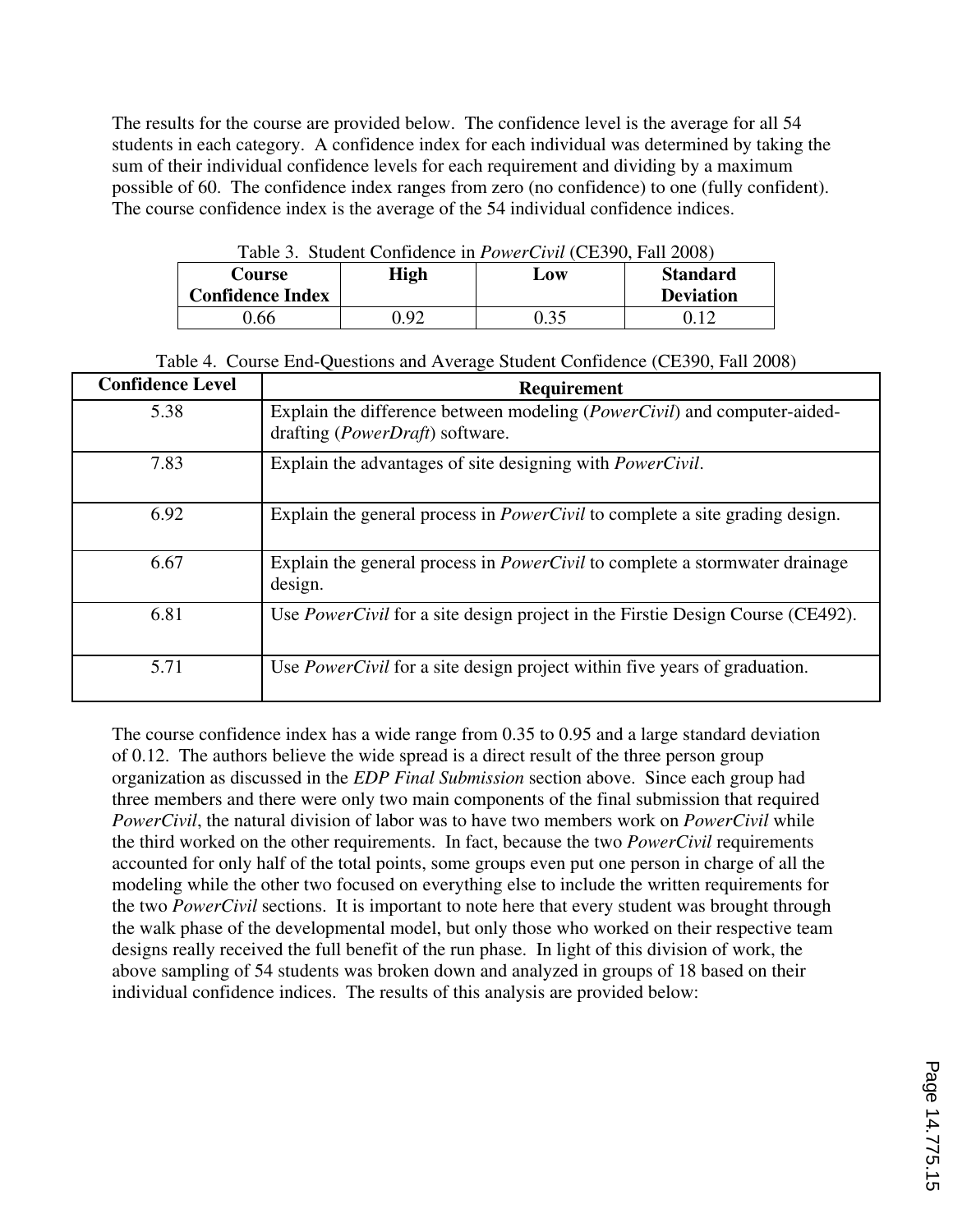# *Top Third:*

| Table 5. Top 1/3 Student Confidence in <i>PowerCivil</i> (CE390, Fall 2008) |                  |      |      |  |  |  |
|-----------------------------------------------------------------------------|------------------|------|------|--|--|--|
| <b>Top 1/3 Confidence</b><br><b>High</b><br><b>Standard</b><br>Low          |                  |      |      |  |  |  |
| Index                                                                       | <b>Deviation</b> |      |      |  |  |  |
| በ 79                                                                        | 0.92             | 0.73 | 0.05 |  |  |  |

#### Table 5. Top 1/3 Student Confidence in *PowerCivil* (CE390, Fall 2008)

# Table 6. Average Student Confidence, Top 1/3 (CE390, Fall 2008)

| <b>Confidence Level</b> | <b>Requirement</b>                                                                                                           |
|-------------------------|------------------------------------------------------------------------------------------------------------------------------|
| 6.81                    | Explain the difference between modeling ( <i>PowerCivil</i> ) and<br>computer-aided-drafting ( <i>PowerDraft</i> ) software. |
| 8.61                    | Explain the advantages of site designing with <i>PowerCivil</i> .                                                            |
| 8.14                    | Explain the general process in <i>PowerCivil</i> to complete a site grading<br>design.                                       |
| 8.11                    | Explain the general process in <i>PowerCivil</i> to complete a stormwater<br>drainage design.                                |
| 8.03                    | Use <i>PowerCivil</i> for a site design project in the Firstie Design Course<br>(CE492).                                     |
| 7.42                    | Use <i>PowerCivil</i> for a site design project within five years of graduation.                                             |

 *Middle Third:* 

# Table 7. Middle 1/3 Student Confidence in *PowerCivil* (CE390, Fall 2008)

| Middle 1/3<br><b>Confidence Index</b> | High | LOW | <b>Standard</b><br><b>Deviation</b> |
|---------------------------------------|------|-----|-------------------------------------|
| -67                                   | ገ ግባ | .63 | ገ በ3                                |

Table 8. Average Student Confidence, Middle 1/3 (CE390, FALL 2008)

| <b>Confidence Level</b> | <b>Requirement</b>                                                                                                            |
|-------------------------|-------------------------------------------------------------------------------------------------------------------------------|
| 5.83                    | Explain the difference between modeling ( <i>PowerCivil</i> ) and computer-aided-<br>drafting ( <i>PowerDraft</i> ) software. |
| 7.71                    | Explain the advantages of site designing with <i>PowerCivil</i> .                                                             |
| 7.33                    | Explain the general process in <i>PowerCivil</i> to complete a site grading design.                                           |
| 6.28                    | Explain the general process in <i>PowerCivil</i> to complete a stormwater<br>drainage design.                                 |
| 6.89                    | Use <i>PowerCivil</i> for a site design project in the Firstie Design Course<br>$(CE492)$ .                                   |
| 6.06                    | Use <i>PowerCivil</i> for a site design project within five years of graduation.                                              |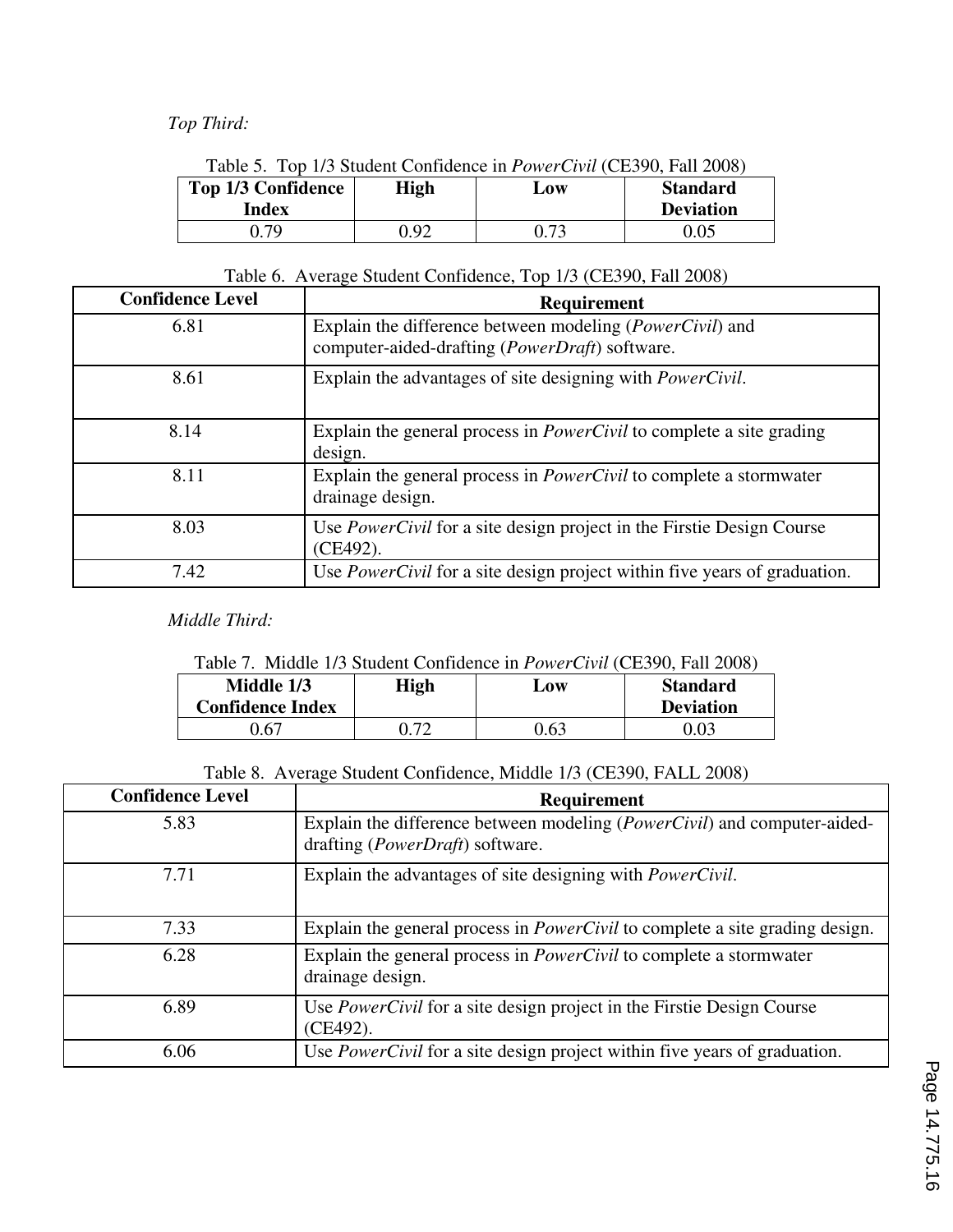### *Bottom Third:*

| Table 9. Bottom 1/3 Student Confidence in <i>PowerCivil</i> (CE390, Fall 2008) |      |      |                                     |  |
|--------------------------------------------------------------------------------|------|------|-------------------------------------|--|
| <b>Bottom 1/3</b><br><b>Confidence Index</b>                                   | High | Low  | <b>Standard</b><br><b>Deviation</b> |  |
| 0.51                                                                           | 0.62 | 0.35 | $0.08\,$                            |  |

|  |  |  |  |  |  |  | Table 9. Bottom 1/3 Student Confidence in <i>PowerCivil</i> (CE390, Fall 2008) |  |
|--|--|--|--|--|--|--|--------------------------------------------------------------------------------|--|
|--|--|--|--|--|--|--|--------------------------------------------------------------------------------|--|

| Table 10. Average Student Confidence, Bottom 1/3 (CE390, Fall 2008) |  |
|---------------------------------------------------------------------|--|
|---------------------------------------------------------------------|--|

| <b>Confidence Level</b> | <b>Requirement</b>                                                                                                   |
|-------------------------|----------------------------------------------------------------------------------------------------------------------|
| 3.50                    | Explain the difference between modeling ( <i>PowerCivil</i> ) and computer-<br>aided-drafting (PowerDraft) software. |
| 7.22                    | Explain the advantages of site designing with <i>PowerCivil</i> .                                                    |
| 5.28                    | Explain the general process in <i>PowerCivil</i> to complete a site grading<br>design.                               |
| 5.61                    | Explain the general process in <i>PowerCivil</i> to complete a stormwater<br>drainage design.                        |
| 5.50                    | Use <i>PowerCivil</i> for a site design project in the Firstie Design Course<br>(CE492).                             |
| 3.67                    | Use <i>PowerCivil</i> for a site design project within five years of graduation.                                     |

The authors believe the break down shown in the tables above better represents the effectiveness of the *PowerCivil* instruction. There is little difference between the three groups in their confidence to explain the advantages of using *PowerCivil* for site design which requires only a working knowledge of the program's capabilities. However, there is a large drop from the top to the middle to the bottom third in their overall confidence level, and in their confidence to use the program to complete a site design project both now and in the future.

## **4. Final Exam Extra Credit Questions:**

The course final exam included four questions from the course-end survey for extra credit. The questions and possible points were:

- (3 points) Explain the difference between modeling (*PowerCivil*) and computer aideddrafting (*PowerDraft*) software.
- (3 points) Explain the advantages of site designing with *PowerCivil*.
- (5 points) Explain the general process in *PowerCivil* to complete a site grading design.
- (5 points) Explain the general process in *PowerCivil* to complete a storm-water drainage design.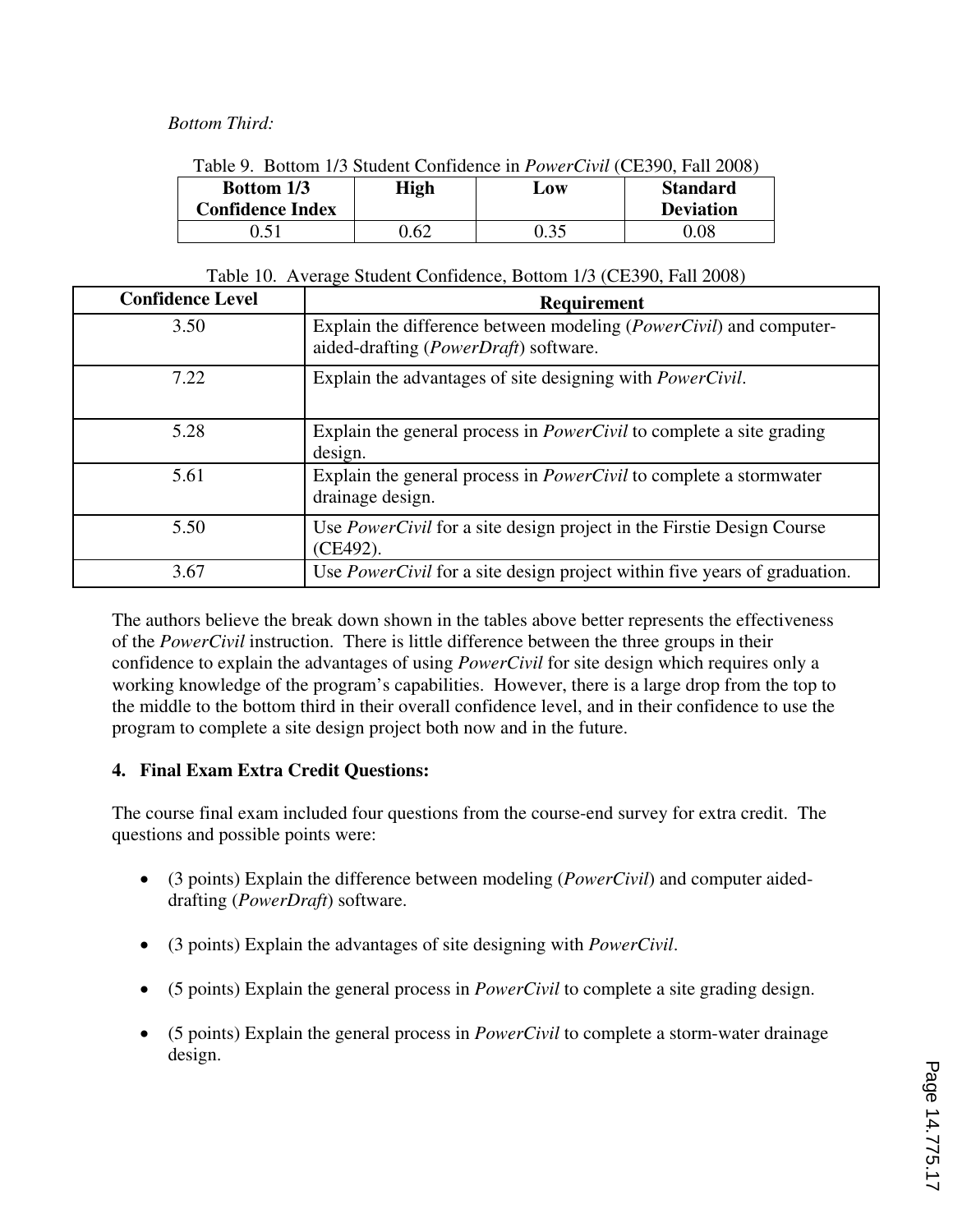The point values associated with each question were not advertised to avoid encouraging the students to weight their effort. Additionally all students left the exam before time was up, which indicates they all had sufficient time to answer the questions. Therefore, if a question was left blank it was recorded as a zero for the purposes of our sample data. The individual proficiency level was determined by taking the individual's average score for a question and then converting it to a 10 point scale for comparison to the confidence level from the *Course-End Survey* section above. For example, if a student scored a 2 on the first question their proficiency level would be  $(2/3)*10 = 6.67$ . The individual data was then averaged to obtain the proficiency level of each sample group for a particular question. The three sample groups (top, middle, and bottom third) were determined using the individual proficiency indices which are the sum of the individual's proficiency levels divided by a total possible of 40.

# *Top Third:*

|  |  |  |  |  | Table 11. Top 1/3 Student Proficiency in <i>PowerCivil</i> (CE390, Fall 2008) |  |
|--|--|--|--|--|-------------------------------------------------------------------------------|--|
|  |  |  |  |  |                                                                               |  |

| <b>Top 1/3 Proficiency</b><br>Index | High   | LOW | <b>Standard</b><br><b>Deviation</b> |
|-------------------------------------|--------|-----|-------------------------------------|
| 0.83                                | $00\,$ | 72  | .08                                 |

| Proficiency  |                                                                                                                     |
|--------------|---------------------------------------------------------------------------------------------------------------------|
| <b>Level</b> | <b>Requirement</b>                                                                                                  |
| 8.19         | Explain the difference between modeling ( <i>PowerCivil</i> ) and computer-aided-drafting<br>(PowerDraft) software. |
| 7.78         | Explain the advantages of site designing with <i>PowerCivil</i> .                                                   |
| 8.00         | Explain the general process in <i>PowerCivil</i> to complete a site grading design.                                 |
| 9.08         | Explain the general process in <i>PowerCivil</i> to complete a stormwater drainage<br>design.                       |

Table 12. Average Student Proficiency, Top 1/3 (CE390, Fall 2008)

 *Middle Third:* 

|--|

| Middle 1/3<br><b>Proficiency Index</b> | High | $\mathbf{\omega}$ ow | <b>Standard</b><br><b>Deviation</b> |
|----------------------------------------|------|----------------------|-------------------------------------|
| ).65                                   |      | ).60                 | .04                                 |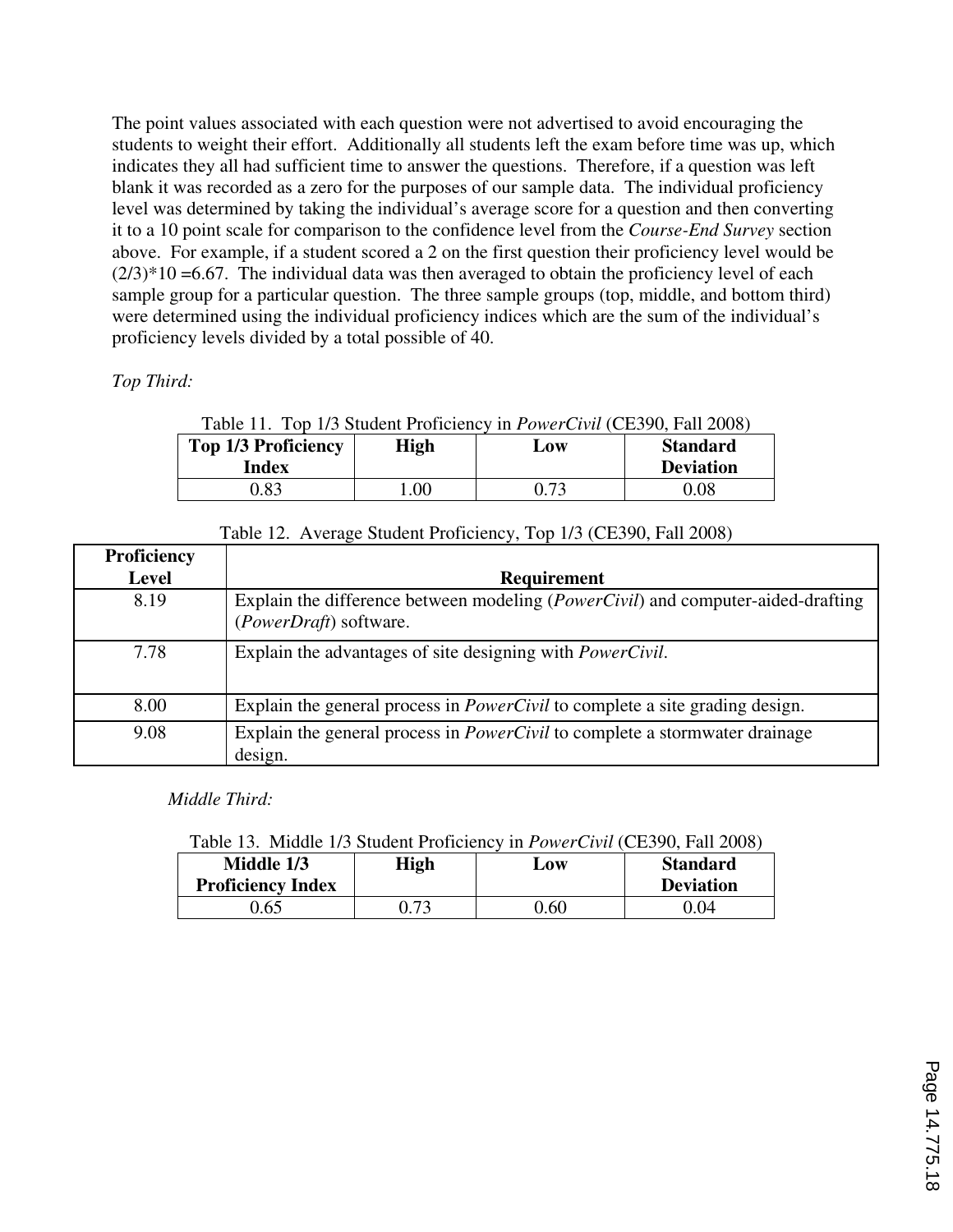| Proficiency |                                                                                                                     |
|-------------|---------------------------------------------------------------------------------------------------------------------|
| Level       | <b>Requirement</b>                                                                                                  |
| 5.42        | Explain the difference between modeling ( <i>PowerCivil</i> ) and computer-aided-drafting<br>(PowerDraft) software. |
| 6.25        | Explain the advantages of site designing with <i>PowerCivil</i> .                                                   |
| 6.58        | Explain the general process in <i>PowerCivil</i> to complete a site grading design.                                 |
| 7.58        | Explain the general process in <i>PowerCivil</i> to complete a stormwater drainage<br>design.                       |

Table 14. Average Student Proficiency, Middle 1/3 (CE390, Fall 2008)

 *Bottom Third:* 

# Table 15. Bottom 1/3 Student Proficiency in *PowerCivil* (CE390, Fall 2008)

| <b>Bottom 1/3</b><br><b>Proficiency Index</b> | High | Low  | <b>Standard</b><br><b>Deviation</b> |
|-----------------------------------------------|------|------|-------------------------------------|
| .44                                           | .60  | 0.00 |                                     |

# Table 16. Average Student Proficiency, Bottom 1/3 (CE390, Fall 2008)

| <b>Proficiency</b> |                                                                                                                     |
|--------------------|---------------------------------------------------------------------------------------------------------------------|
| <b>Level</b>       | <b>Requirement</b>                                                                                                  |
| 2.92               | Explain the difference between modeling ( <i>PowerCivil</i> ) and computer-aided-drafting<br>(PowerDraft) software. |
| 4.31               | Explain the advantages of site designing with <i>PowerCivil</i> .                                                   |
| 5.75               | Explain the general process in <i>PowerCivil</i> to complete a site grading design.                                 |
| 4.75               | Explain the general process in <i>PowerCivil</i> to complete a stormwater drainage<br>design.                       |

When comparing the graded requirement with the self assessment it appears that the top third of the class actually rated their own confidence slightly below their demonstrated understanding on the final exam and the middle third was close to even. However, the bottom third performed well below their self assessed confidence level, especially in the areas of explaining the advantages of *PowerCivil* and the storm water design process. This again reinforces the notion that the division of labor on *PowerCivil* tasks among the three group members on the EDP was not equal.

In general, the instructors were very pleased with the proficiency of the students in *PowerCivil* at the end of CE390 in the fall 2008 term. Two thirds of the class rated themselves as 63% confident or greater in their abilities to use the program and that same two thirds demonstrated a 60% or better proficiency. Additionally, the EDP final submissions averaged in the 85-95% range. The instructors believe we reached or exceeded a reasonable level of understanding and application for the use of a professional civil engineering modeling software package in an undergraduate level course.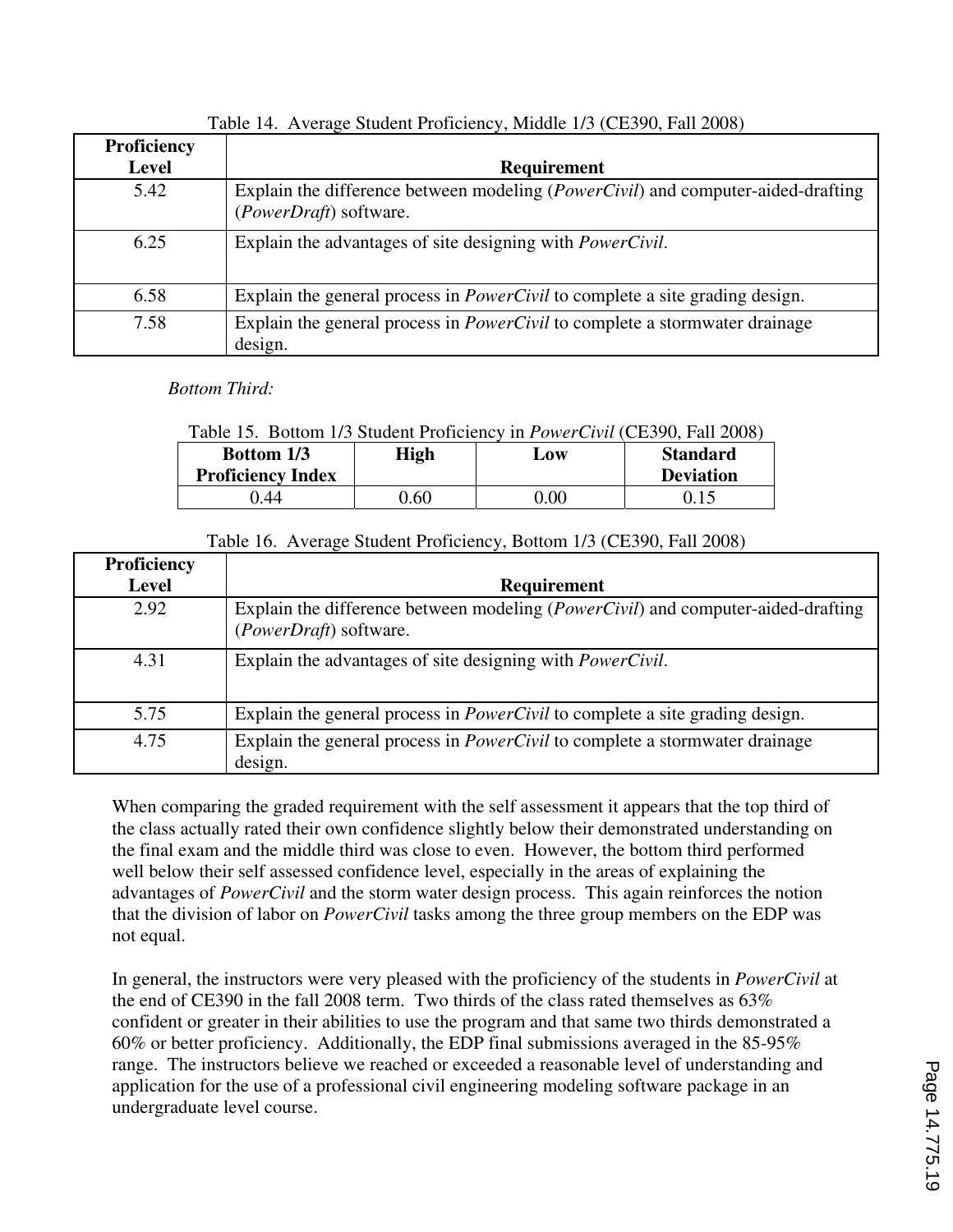# *PowerCivil* **in CE492, CE Program Capstone Course, Spring 2009**

*PowerCivil* played an important role in the civil engineering program's capstone design course, CE492, in the spring 2009 term. The course was restructured significantly from previous years to include only three design groups. Each class section of 15 students was organized into a design team within a fictional engineering firm. The engineering firm was comprised of a vice president (senior faculty member) and a senior engineer (junior faculty member) in each specialty area (hydrology, geotechnical, structural, and site design). The project was to design a 4H Recreation Park for Orange County, NY. The primary tool for the site design team was again *PowerCivil* and their primary instructors were those who successfully taught the program in CE390 the previous term. Since this group of seniors was the same group of students that had a bad experience with *PowerCivil* the year prior in CE390 (fall 2007 term), the instructors thought it prudent to provide them additional formal instruction in the program. Each site design team was provided five one-hour lessons using the same tutorials from the CE390 site design course. This allowed the students to work on a real world problem to enhance the skills needed to complete their site designs. In addition, it required minimal extra work by the instructors because the tutorials were already used and vetted the previous semester.

The assessment tools used to determine the effectiveness of the *PowerCivil* instruction in CE492 included the site design products presented by each firm at the 10%, 35%, 65%, and 100% submissions. As of the date of this paper submission, the students are responding favorably to the CE390 tutorials and appear to be on-track to be effective in using *PowerCivil* for their capstone project.

## **Conclusions**

The purpose of this paper was to discuss the challenges, assessments, and applied solutions associated with teaching the *PowerCivil* software package at the United States Military Academy. The authors fully appreciate that a few successes do not constitute victory. Additional work and effort is planned as follows:

- Further integrating the *PowerCivil* program into other CE courses as part of the bridge between CE390 and CE492. For example, use in the soils, foundation, structural analysis, and building design courses. There is currently a year between CE390 and CE492, and the software skills degrade quickly over time.
- Ensuring every student is actively engaged in using *PowerCivil* in the CE390 group projects. The previous CE390 EDPs were not sufficiently designed to ensure every student was running in the developmental model.
- Better tutorials that include additional background material to further enhance the student's appreciation of the power of the software. The tutorials currently provide the directions, but not enough information. The authors believed it was more important that the direction were correct prior to engaging in the development of background information.